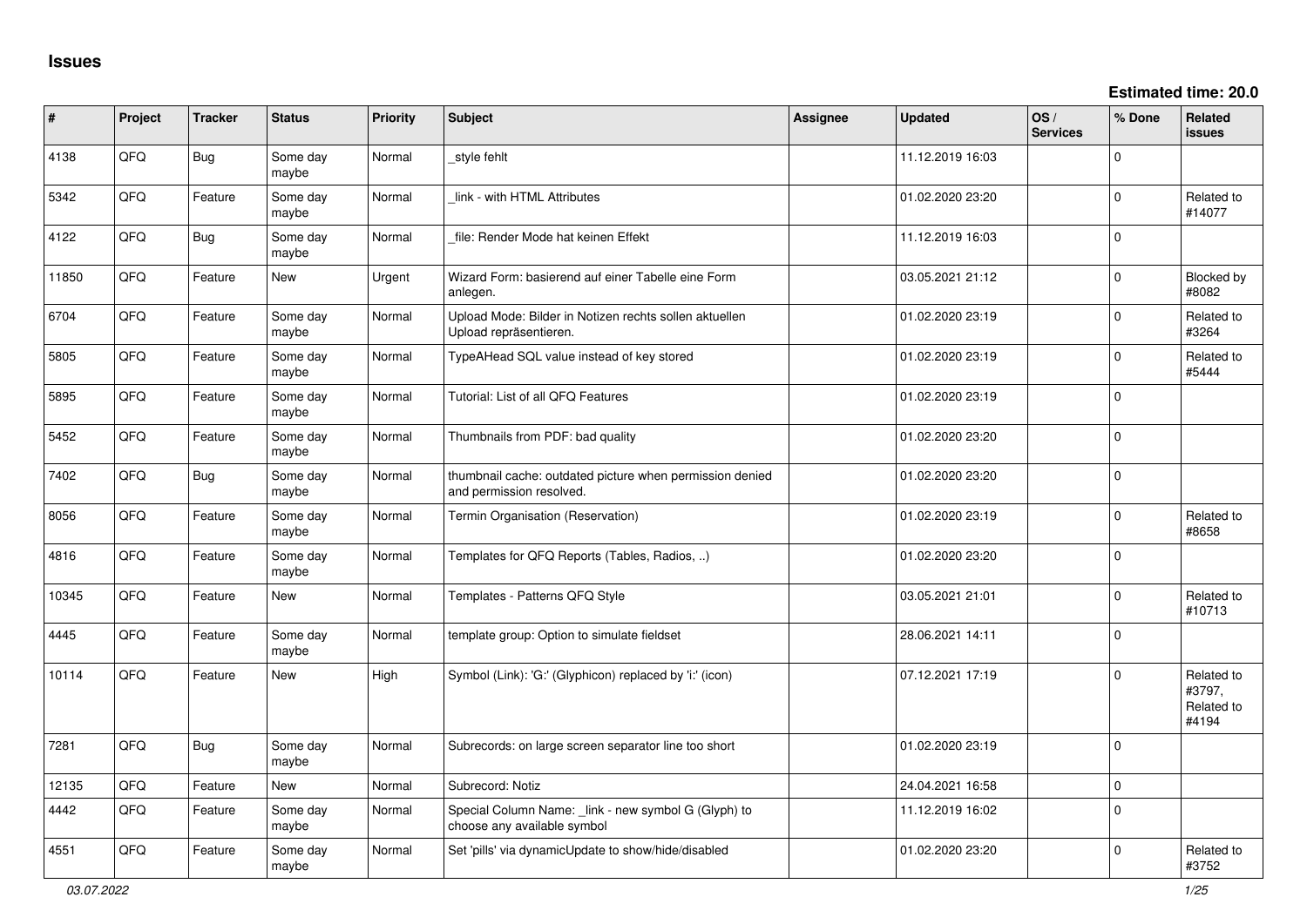| #     | Project | <b>Tracker</b> | <b>Status</b>     | <b>Priority</b> | <b>Subject</b>                                                                                               | <b>Assignee</b> | <b>Updated</b>   | OS/<br><b>Services</b> | % Done      | Related<br>issues    |
|-------|---------|----------------|-------------------|-----------------|--------------------------------------------------------------------------------------------------------------|-----------------|------------------|------------------------|-------------|----------------------|
| 880   | QFQ     | Feature        | Some day<br>maybe | Urgent          | Security: PHP, SQL Injection, XSS                                                                            |                 | 03.05.2021 21:14 |                        | $\Omega$    | Related to<br>#14320 |
| 7921  | QFQ     | Feature        | Some day<br>maybe | Normal          | Rest API Export: URL kuerzer machen                                                                          |                 | 01.02.2020 23:19 |                        | $\mathbf 0$ |                      |
| 9855  | QFQ     | <b>Bug</b>     | New               | Normal          | <b>Required Check</b>                                                                                        |                 | 01.02.2020 15:56 |                        | 0           |                      |
| 5129  | QFQ     | Feature        | Some day<br>maybe | Normal          | Reports: SQL fuer x Achse und y Achse                                                                        |                 | 11.12.2019 16:02 |                        | $\Omega$    |                      |
| 4435  | QFQ     | Feature        | Some day<br>maybe | Normal          | Report: striptags - specify allowed tags                                                                     |                 | 01.02.2020 23:20 |                        | $\mathbf 0$ |                      |
| 11534 | QFQ     | Feature        | New               | Normal          | Report: Action on selected rows - Table batchprocessing<br>feature                                           |                 | 18.11.2020 08:15 |                        | $\mathbf 0$ |                      |
| 4640  | QFQ     | Feature        | Some day<br>maybe | Normal          | Rename System Forms                                                                                          |                 | 01.02.2020 23:20 |                        | $\mathbf 0$ |                      |
| 1623  | QFQ     | Feature        | Some day<br>maybe | Normal          | RealURL                                                                                                      |                 | 11.12.2019 16:03 |                        | $30\,$      |                      |
| 10766 | QFQ     | <b>Bug</b>     | New               | High            | Radiobutton / parameter.buttonClass=btn-default: dynamic<br>update                                           |                 | 03.05.2021 21:12 |                        | 0           | Related to<br>#11237 |
| 9020  | QFQ     | <b>Bug</b>     | Some day<br>maybe | Normal          | radio mit buttonClass und dynamicUpdate lassen sich nicht<br>kombinieren                                     |                 | 11.12.2019 16:01 |                        | $\mathbf 0$ |                      |
| 5851  | QFQ     | Feature        | Some day<br>maybe | Normal          | Queue System implementieren: MQTT, RabbitMQ                                                                  |                 | 01.02.2020 23:20 |                        | $\mathbf 0$ | Related to<br>#5715  |
| 7108  | QFQ     | Feature        | Some day<br>maybe | Normal          | QFQ Wrap Elements                                                                                            |                 | 11.12.2019 16:01 |                        | $\Omega$    |                      |
| 5892  | QFQ     | Feature        | Some day<br>maybe | Normal          | QFQ should use T3 API to manipulate FE GROUP<br>membership                                                   |                 | 01.02.2020 23:20 |                        | $\mathbf 0$ |                      |
| 9024  | QFQ     | <b>Bug</b>     | Some day<br>maybe | Normal          | QFQ Einarbeitung                                                                                             |                 | 01.02.2020 15:56 |                        | $\mathbf 0$ |                      |
| 5160  | QFQ     | Feature        | Some day<br>maybe | Normal          | QFQ collaborative / together.js, ShareJS, y-js, collaborative,                                               |                 | 11.12.2019 16:02 |                        | $\mathbf 0$ |                      |
| 1234  | QFQ     | Feature        | Some day<br>maybe | Normal          | QF: Record numbering: Im Grid soll in Spalte 1 optional die<br>laufende Nummer der Records angezeigt werden. |                 | 01.02.2020 23:20 |                        | $\mathbf 0$ |                      |
| 955   | QFQ     | Feature        | Some day<br>maybe | Normal          | QF: Notizen vor/nach dem Form                                                                                |                 | 01.02.2020 23:20 |                        | $\mathbf 0$ |                      |
| 1251  | QFQ     | Feature        | Some day<br>maybe | Normal          | QF: Combo                                                                                                    |                 | 11.12.2019 16:03 |                        | $\mathbf 0$ |                      |
| 1253  | QFQ     | Feature        | Some day<br>maybe | Normal          | QF: Colorpicker                                                                                              |                 | 11.12.2019 16:03 |                        | 0           |                      |
| 3495  | QFQ     | Feature        | Some day<br>maybe | Normal          | Predifined Parameter werden nicht in '+' (add new record)<br>SIP gerendert.                                  |                 | 11.12.2019 16:02 |                        | $\mathbf 0$ |                      |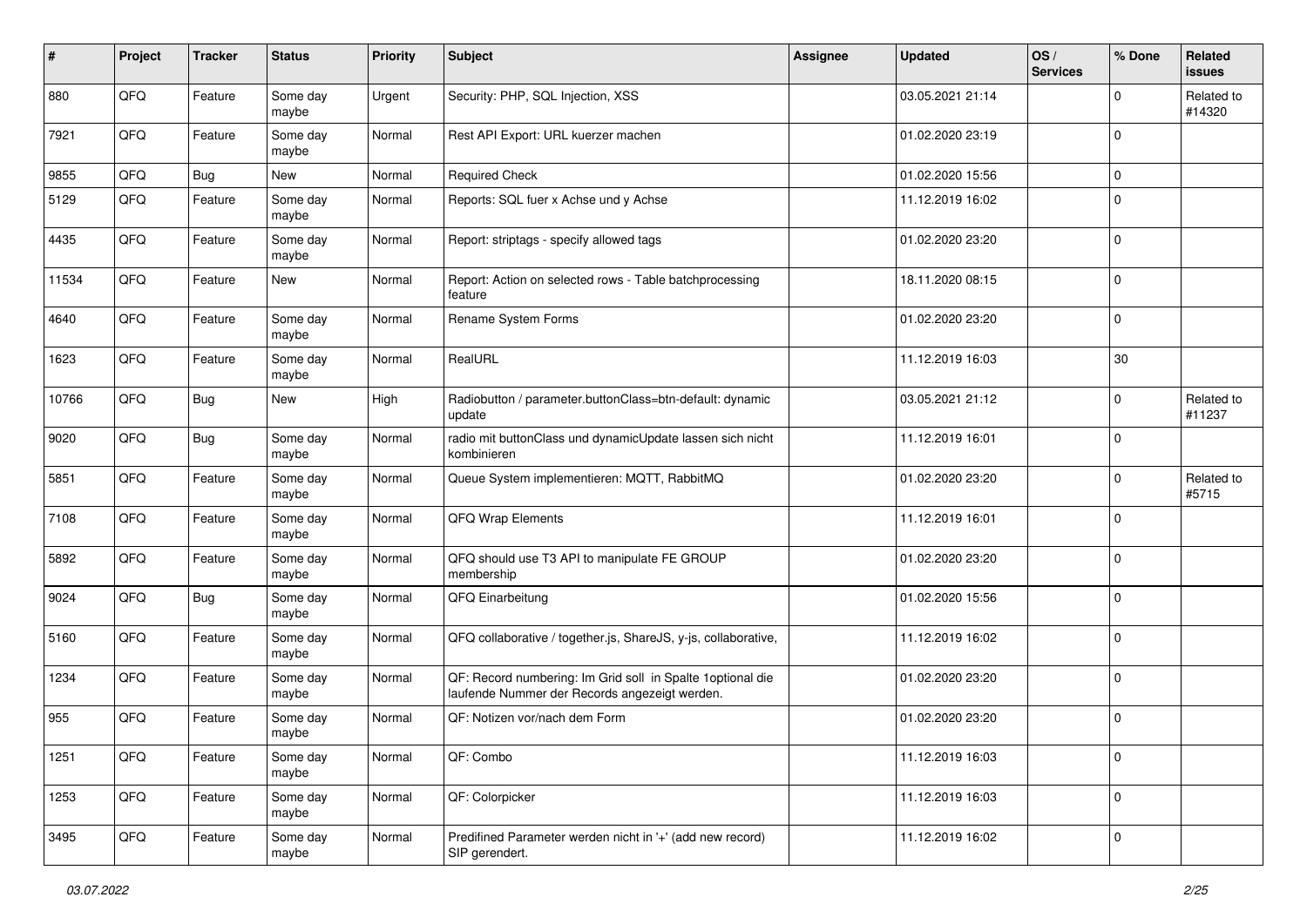| $\sharp$ | Project | <b>Tracker</b> | <b>Status</b>     | <b>Priority</b> | <b>Subject</b>                                                                                         | <b>Assignee</b> | <b>Updated</b>   | OS/<br><b>Services</b> | % Done      | Related<br><b>issues</b>                    |
|----------|---------|----------------|-------------------|-----------------|--------------------------------------------------------------------------------------------------------|-----------------|------------------|------------------------|-------------|---------------------------------------------|
| 10384    | QFQ     | Feature        | New               | Normal          | Parameter Exchange QFQ Instances                                                                       |                 | 07.05.2020 09:38 |                        | $\Omega$    |                                             |
| 4546     | QFQ     | Bug            | Some day<br>maybe | Normal          | NH: SIP storage is destroyed                                                                           |                 | 01.02.2020 23:20 |                        | $\Omega$    |                                             |
| 7229     | QFQ     | Feature        | Some day<br>maybe | Normal          | New FormElement.type: Button                                                                           |                 | 01.02.2021 12:32 |                        | $\Omega$    |                                             |
| 4446     | QFQ     | Feature        | Some day<br>maybe | Normal          | New FE get same feldContainerId as last modifed FE                                                     |                 | 01.02.2020 23:20 |                        | $\mathbf 0$ |                                             |
| 6084     | QFQ     | Feature        | Some day<br>maybe | Normal          | New escape type: 'D' - convert date                                                                    |                 | 01.02.2020 23:19 |                        | $\mathbf 0$ |                                             |
| 3646     | QFQ     | Feature        | Some day<br>maybe | Normal          | Moeglichkeit HTML Tags in Reports auszugeben (zu<br>enkodieren: htmlspecialchars)                      |                 | 11.12.2019 16:02 |                        | $\Omega$    | Related to<br>#14320                        |
| 4626     | QFQ     | Feature        | Some day<br>maybe | Normal          | Mobile View: 'classBody=qfq-form-right' makes no sense                                                 |                 | 01.02.2020 23:20 |                        | $\Omega$    |                                             |
| 4027     | QFQ     | Feature        | Some day<br>maybe | Normal          | Missing: orange 'check' / 'bullet'                                                                     |                 | 11.12.2019 16:03 |                        | $\Omega$    |                                             |
| 12039    | QFQ     | Feature        | <b>New</b>        | Normal          | Missing htmlSpecialChar() in pre processing on form submit                                             |                 | 18.02.2021 00:09 |                        | $\Omega$    | Related to<br>#14320                        |
| 7104     | QFQ     | Feature        | Some day<br>maybe | Normal          | Manual: hint about escaping if '\r' appears in mail body                                               |                 | 11.12.2019 16:01 |                        | $\Omega$    |                                             |
| 4440     | QFQ     | Feature        | Some day<br>maybe | Normal          | Manual.rst: explain how to. expand PHP Session to 4h                                                   |                 | 11.12.2019 16:02 |                        | $\Omega$    |                                             |
| 5455     | QFQ     | Feature        | Some day<br>maybe | Normal          | Mail Redirects grld abhaengig                                                                          |                 | 01.02.2020 23:20 |                        | $\Omega$    |                                             |
| 4974     | QFQ     | Feature        | Some day<br>maybe | Normal          | Long polling - inform all listening clients of changes                                                 |                 | 11.12.2019 16:02 |                        | $\Omega$    |                                             |
| 4439     | QFQ     | Feature        | Some day<br>maybe | Normal          | Log: report all actions fired by an FE Element, incl. the<br>original directive (slaveld, sqllnsert, ) |                 | 01.02.2020 23:20 |                        | $\Omega$    | Related to<br>#4432,<br>Related to<br>#5458 |
| 4433     | QFQ     | Feature        | Some day<br>maybe | Normal          | Log when SIP will be destroyed by QFQ for any (security)<br>reason                                     |                 | 01.02.2020 23:20 |                        | $\Omega$    | Related to<br>#4432,<br>Related to<br>#5458 |
| 3617     | QFQ     | Feature        | Some day<br>maybe | Normal          | Load javascripts at bottom                                                                             |                 | 11.12.2019 16:02 |                        | $\Omega$    |                                             |
| 1510     | QFQ     | Feature        | Some day<br>maybe | Normal          | jquery von google laden, falls das nicht geht lokal                                                    |                 | 11.12.2019 16:03 |                        | $\Omega$    |                                             |
| 2950     | QFQ     | Feature        | Some day<br>maybe | Normal          | Inhalt QFQ Records als File                                                                            |                 | 11.12.2019 16:03 |                        | $\Omega$    |                                             |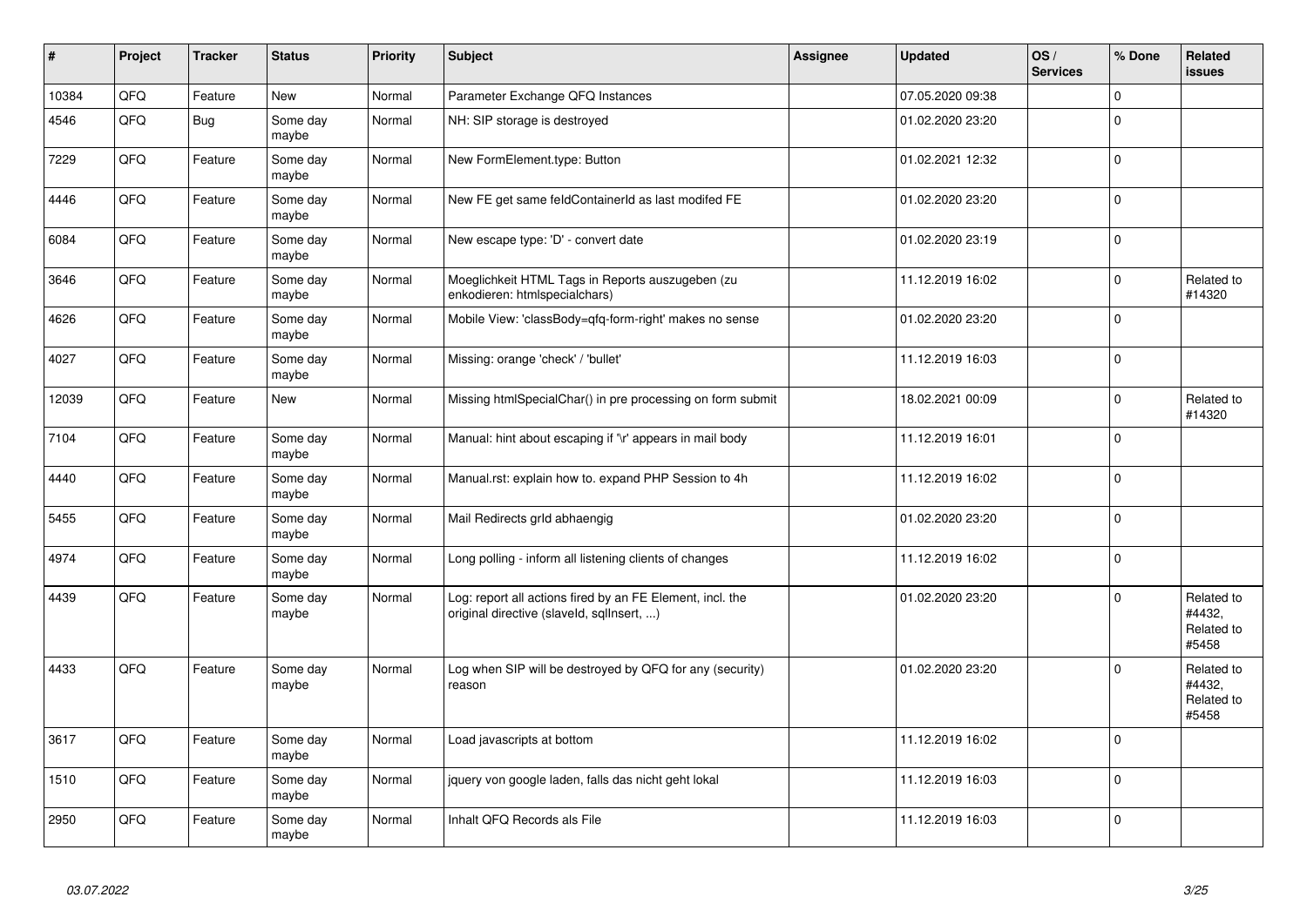| #     | Project | <b>Tracker</b> | <b>Status</b>     | <b>Priority</b> | <b>Subject</b>                                                                                                                                           | <b>Assignee</b> | <b>Updated</b>   | OS/<br><b>Services</b> | % Done      | Related<br>issues    |
|-------|---------|----------------|-------------------|-----------------|----------------------------------------------------------------------------------------------------------------------------------------------------------|-----------------|------------------|------------------------|-------------|----------------------|
| 9126  | QFQ     | <b>Bug</b>     | Some day<br>maybe | Normal          | hidden Form elements are present in page source                                                                                                          |                 | 02.01.2021 18:41 |                        | $\mathbf 0$ |                      |
| 6515  | QFQ     | Feature        | Some day<br>maybe | Normal          | Formular: Felder dynamisch ein/ausblenden                                                                                                                |                 | 11.12.2019 16:02 |                        | $\mathbf 0$ |                      |
| 7278  | QFQ     | Feature        | Some day<br>maybe | Normal          | Form: Wert vordefinieren der immer gesetzt wird                                                                                                          |                 | 02.05.2021 09:27 |                        | $\Omega$    |                      |
| 12156 | QFQ     | Feature        | <b>New</b>        | Normal          | Form: Optional disable 'leave page'                                                                                                                      |                 | 03.05.2021 20:45 |                        | $\mathbf 0$ |                      |
| 4443  | QFQ     | Feature        | Some day<br>maybe | Normal          | Form: multiple secondary tables                                                                                                                          |                 | 01.02.2020 23:20 |                        | $\Omega$    |                      |
| 11716 | QFQ     | Feature        | New               | Normal          | Form an beliebiger Stelle im Report anzeigen                                                                                                             |                 | 09.12.2020 09:47 |                        | $\mathbf 0$ |                      |
| 10763 | QFQ     | Feature        | New               | Normal          | form accessed and submitted despite logout?                                                                                                              |                 | 16.06.2020 11:43 |                        | $\mathbf 0$ |                      |
| 3878  | QFQ     | Feature        | Some day<br>maybe | Normal          | Form 'FormElement': Spalte 'name' typeAhead mit<br>Spaltennamen der Primarytable.                                                                        |                 | 11.12.2019 16:03 |                        | $\Omega$    |                      |
| 3879  | QFQ     | Feature        | Some day<br>maybe | Normal          | Form 'FormElement': Beim Feld 'name' rechts in der Notiz<br>einen Link einblenden - a) aktuelle Definition anzeigen, b)<br>Spalte in der Tabelle anlegen |                 | 11.12.2019 16:03 |                        | $\mathbf 0$ |                      |
| 3880  | QFQ     | Feature        | Some day<br>maybe | Normal          | Form 'Form': anlegen einer Tabelle                                                                                                                       |                 | 14.01.2021 10:12 |                        | $\Omega$    |                      |
| 5923  | QFQ     | Feature        | Some day<br>maybe | Normal          | fillStoreSystemBySqlLate                                                                                                                                 |                 | 01.02.2020 23:19 |                        | $\Omega$    |                      |
| 4444  | QFQ     | Feature        | Some day<br>maybe | Normal          | FE.type=upload: detect mime type                                                                                                                         |                 | 11.12.2019 16:02 |                        | $\mathbf 0$ | Related to<br>#4303  |
| 5877  | QFQ     | Bug            | Some day<br>maybe | Normal          | FE.type=note:bsColumn strange behaviour                                                                                                                  |                 | 01.02.2020 23:19 |                        | $\mathbf 0$ |                      |
| 4536  | QFQ     | Feature        | Some day<br>maybe | Normal          | FE upload: problem with delete if mutliple uploads an<br>FE.name="                                                                                       |                 | 01.02.2020 23:20 |                        | $\Omega$    |                      |
| 10324 | QFQ     | <b>Bug</b>     | <b>New</b>        | Normal          | Excel Export mit Template funktioniert nur, wenn Template<br>vor uid kommt                                                                               |                 | 30.03.2020 11:20 |                        | $\Omega$    | Related to<br>#10257 |
| 10874 | QFQ     | Feature        | New               | Normal          | Erstellen eines Foreign Keys in der Tabelle "FormElement"                                                                                                |                 | 13.07.2020 10:11 |                        | $\mathbf 0$ |                      |
| 10759 | QFQ     | Bug            | New               | Normal          | emptyMeansNull - Feld falsch aktualisiert                                                                                                                |                 | 12.11.2020 23:45 |                        | $\mathbf 0$ |                      |
| 5893  | QFQ     | Feature        | Some day<br>maybe | Normal          | Edit on double-click                                                                                                                                     |                 | 01.02.2020 23:19 |                        | $\mathbf 0$ | Related to<br>#5894  |
| 6083  | QFQ     | Feature        | Some day<br>maybe | Normal          | Dynamic Update: Value Check via SQL                                                                                                                      |                 | 11.12.2019 16:02 |                        | $\Omega$    |                      |
| 11195 | QFQ     | <b>Bug</b>     | <b>New</b>        | Low             | Dynamic Update: Note not updated if new text is empty<br>(v20.4)                                                                                         |                 | 25.09.2020 11:14 |                        | $\Omega$    |                      |
| 7100  | QFQ     | Feature        | Some day<br>maybe | Normal          | Download: log access, max downloads, time limit                                                                                                          |                 | 01.02.2020 23:19 |                        | $\Omega$    |                      |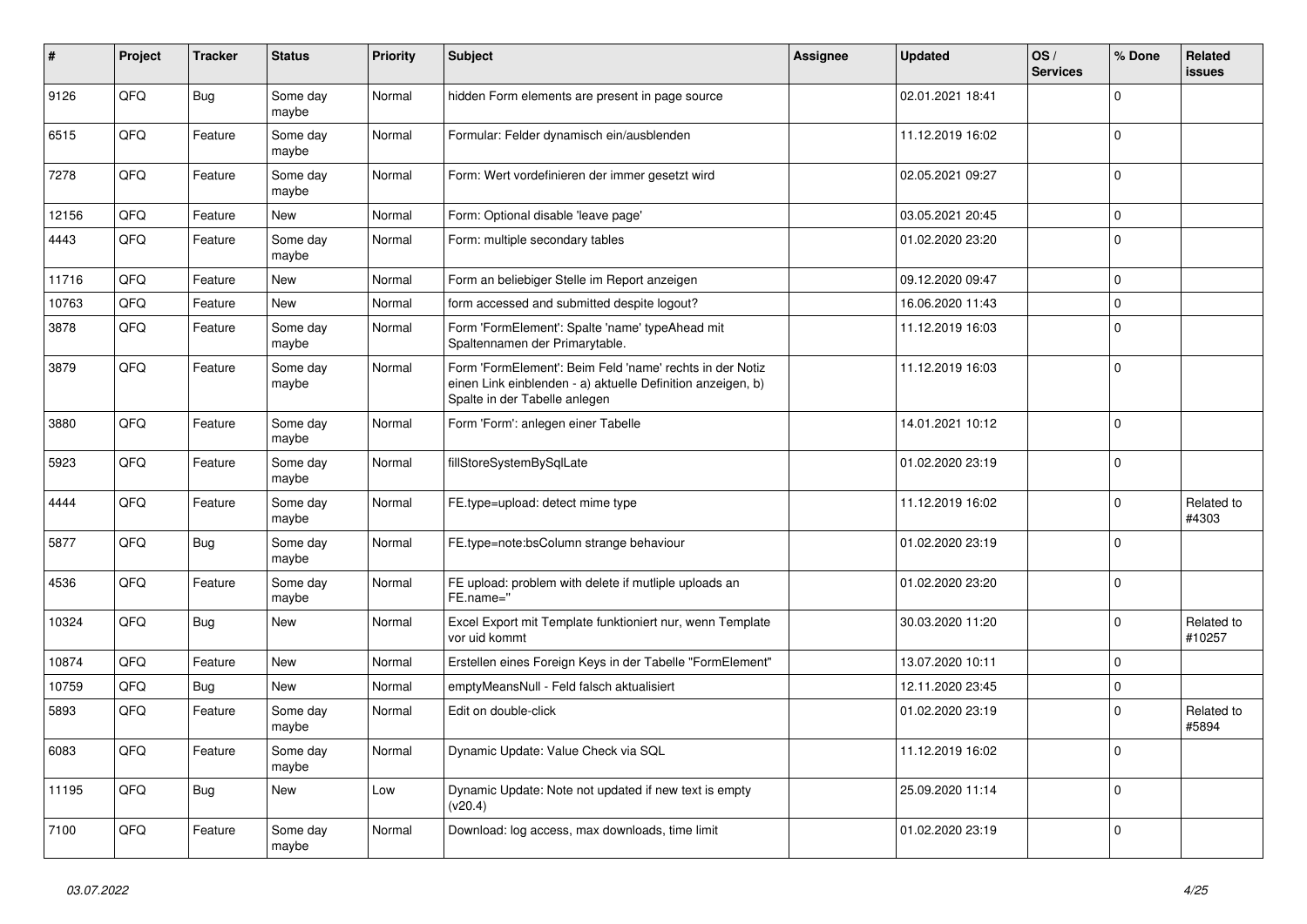| #     | Project | <b>Tracker</b> | <b>Status</b>     | <b>Priority</b> | <b>Subject</b>                                                                                                                                                | <b>Assignee</b> | <b>Updated</b>   | OS/<br><b>Services</b> | % Done      | Related<br>issues    |
|-------|---------|----------------|-------------------|-----------------|---------------------------------------------------------------------------------------------------------------------------------------------------------------|-----------------|------------------|------------------------|-------------|----------------------|
| 5850  | QFQ     | Feature        | Some day<br>maybe | Normal          | Deployment: In QFQ Doc best practice fuer zeitgemaesses<br>Deployment beschreiben                                                                             |                 | 01.02.2020 23:20 |                        | 0           |                      |
| 4627  | QFQ     | Feature        | Some day<br>maybe | Normal          | dbupdate: all tables - check 'create', 'modified' if it is possible<br>to change to default 'CURRENT TIMESTAMP' and modified<br>'ON UPDATE CURRENT_TIMESTAMP' |                 | 01.02.2020 23:20 |                        | $\mathbf 0$ |                      |
| 6992  | QFQ     | Feature        | Some day<br>maybe | Normal          | DB exception: Syntax Highlight                                                                                                                                |                 | 11.12.2019 16:01 |                        | $\Omega$    | Related to<br>#5450  |
| 4719  | QFQ     | Feature        | Some day<br>maybe | Normal          | Custom Message in Client in case of 'Browser tab close,<br>modification will be lost'                                                                         |                 | 01.02.2020 23:20 |                        | 0           |                      |
| 10738 | QFQ     | Feature        | Some day<br>maybe | Normal          | CORS headers for external API requests                                                                                                                        |                 | 10.06.2020 14:00 |                        | $\mathbf 0$ |                      |
| 9853  | QFQ     | Feature        | New               | Normal          | Check das SQL / QFQ / Mail Logfile geschrieben wird                                                                                                           |                 | 09.01.2020 11:15 |                        | $\mathbf 0$ |                      |
| 5783  | QFQ     | Feature        | Some day<br>maybe | Normal          | <b>BPMN View/Edit</b>                                                                                                                                         |                 | 11.12.2019 16:02 |                        | $\Omega$    |                      |
| 4194  | QFQ     | Feature        | In Progress       | Normal          | Bootstrap 4 ist jetzt offiziel                                                                                                                                |                 | 03.05.2021 20:47 |                        | 0           | Related to<br>#10114 |
| 6288  | QFQ     | Feature        | Some day<br>maybe | Normal          | Best Practice: Erklaeren wie man ein Formular ganz in<br>'weiss' erstellen kann                                                                               |                 | 11.12.2019 16:02 |                        | 0           |                      |
| 7105  | QFQ     | Feature        | Some day<br>maybe | Normal          | Beispiel wie man in einer zweiten Tabelle speichert.                                                                                                          |                 | 11.12.2019 16:01 |                        | $\Omega$    |                      |
| 7106  | QFQ     | Feature        | Some day<br>maybe | Normal          | Beispiel Nummerierung von Rows in Report                                                                                                                      |                 | 11.12.2019 16:01 |                        | $\Omega$    |                      |
| 10890 | QFQ     | Bug            | New               | Normal          | AutoCron hangs                                                                                                                                                |                 | 20.07.2020 13:56 |                        | $\mathbf 0$ |                      |
| 11522 | QFQ     | Bug            | <b>New</b>        | Normal          | Aus/Einblenden von Reitern                                                                                                                                    |                 | 13.11.2020 14:58 |                        | $\Omega$    |                      |
| 6299  | QFQ     | Feature        | Some day<br>maybe | Normal          | Attack detection: log table with invalid SIP access                                                                                                           |                 | 11.12.2019 16:02 |                        | $\Omega$    | Related to<br>#3947  |
| 11715 | QFQ     | Bug            | New               | Normal          | acceptZeroAsRequired and requiredOffButMark do not<br>coincide                                                                                                |                 | 08.12.2020 12:13 |                        | 0           |                      |
| 11535 | QFQ     | Feature        | New               | Normal          | Ability to create SQL columns in frontend QFQ forms                                                                                                           |                 | 17.11.2020 12:11 |                        | $\mathbf 0$ |                      |
| 12038 | QFQ     | Feature        | New               | Normal          | a) STORE_VAR: filenameOnlyStripUniq, b) SP:<br>QSTRIPUNIQ()                                                                                                   |                 | 17.02.2021 23:55 |                        | $\Omega$    |                      |
| 3567  | QFQ     | Feature        | Some day<br>maybe | Low             | 'Save', 'Close', 'New' als FormElement                                                                                                                        |                 | 11.12.2019 16:02 |                        | $\mathbf 0$ |                      |
| 7101  | QFO     | <b>Bug</b>     | Some day<br>maybe | Normal          | 'form' in SIP and 'report' - breaks                                                                                                                           |                 | 01.02.2020 23:20 |                        | $\mathbf 0$ |                      |
| 4441  | QFQ     | <b>Bug</b>     | Some day<br>maybe | Normal          | \$_SERVER Vars sollten nur aus dem Store genommen<br>werden - Code entsprechend anpassen.                                                                     |                 | 11.12.2019 16:02 |                        | $\mathbf 0$ |                      |
| 14185 | QFQ     | Feature        | New               | Normal          | External/Autocron.php - better suitable directory                                                                                                             | Support: System | 28.05.2022 11:03 |                        | 0           |                      |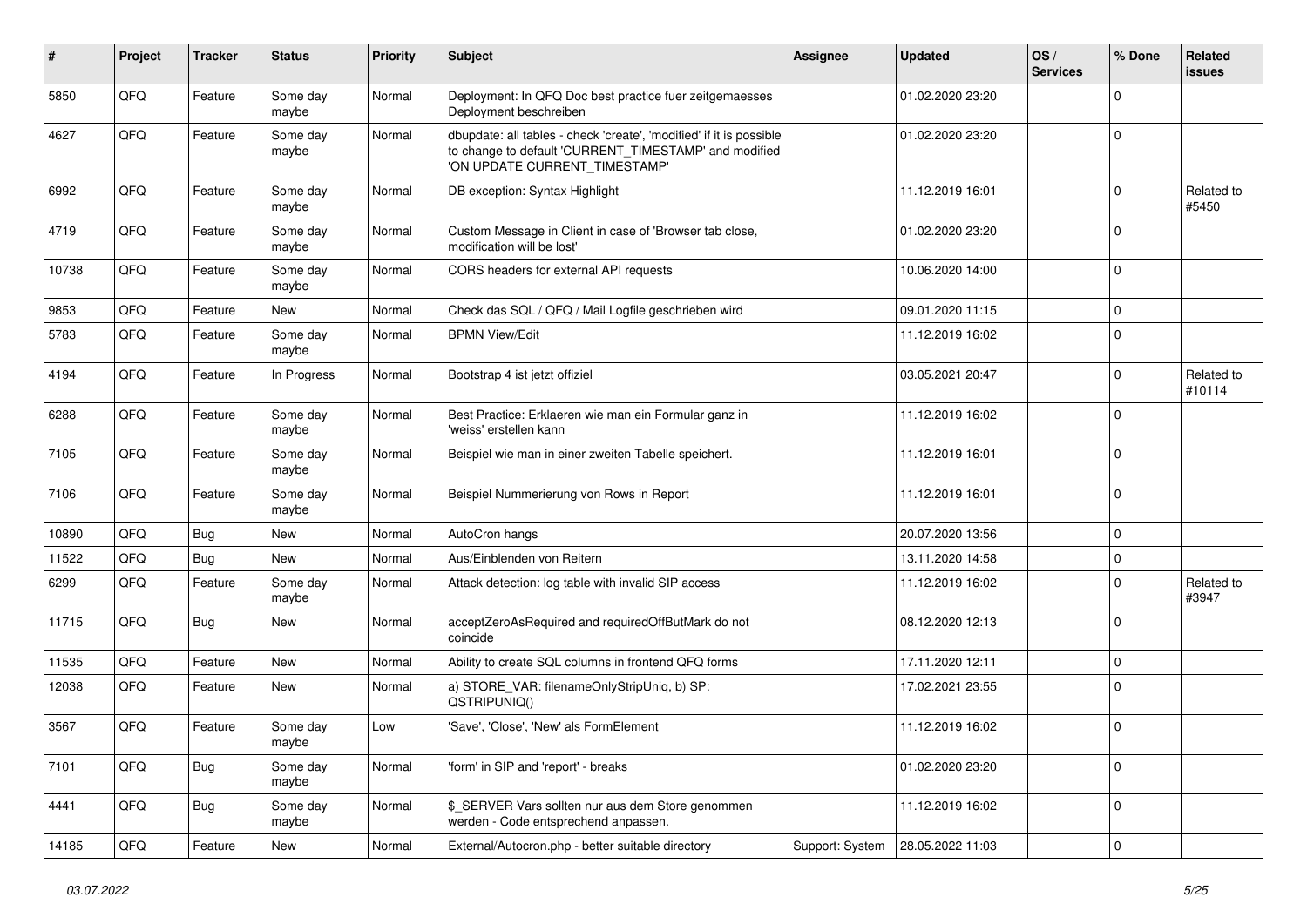| #     | Project | <b>Tracker</b> | <b>Status</b>     | <b>Priority</b> | <b>Subject</b>                                                                                                                                           | <b>Assignee</b>      | <b>Updated</b>   | OS/<br><b>Services</b> | % Done      | Related<br><b>issues</b>                                              |
|-------|---------|----------------|-------------------|-----------------|----------------------------------------------------------------------------------------------------------------------------------------------------------|----------------------|------------------|------------------------|-------------|-----------------------------------------------------------------------|
| 4457  | QFQ     | Bug            | Priorize          | Normal          | typeahead: pressing return to select an item, saves the form<br>and closes the form.                                                                     | Benjamin Baer        | 03.01.2022 08:01 |                        | $\Omega$    | Related to<br>#4398                                                   |
| 4398  | QFQ     | <b>Bug</b>     | Some day<br>maybe | Normal          | Typeahead: mouse click in a prefilled input opens a single<br>item dropdown with the current value - click on it seems to<br>set the value, not the key. | Benjamin Baer        | 01.02.2020 23:20 |                        | $\Omega$    | Related to<br>#4457                                                   |
| 6970  | QFQ     | Feature        | Some day<br>maybe | Normal          | tablesorter: default fuer 'sortReset' aendern von 'Ctrl' zu 'Alt'                                                                                        | <b>Benjamin Baer</b> | 01.02.2020 23:21 |                        | $\Omega$    |                                                                       |
| 9130  | QFQ     | Feature        | Some day<br>maybe | Normal          | tablesorter: Automatic Row numbering / Zeilenummer                                                                                                       | Benjamin Baer        | 01.02.2020 23:22 |                        | $\mathbf 0$ |                                                                       |
| 7730  | QFQ     | Feature        | Priorize          | Normal          | SELECT Box: title in between                                                                                                                             | Benjamin Baer        | 01.02.2020 23:22 |                        | $\Omega$    |                                                                       |
| 5366  | QFQ     | Feature        | Priorize          | Normal          | Saving with keyboard shortcuts                                                                                                                           | Benjamin Baer        | 21.03.2022 09:47 |                        | $\Omega$    |                                                                       |
| 4454  | QFQ     | Bug            | Some day<br>maybe | Normal          | Required Elements: multiple elements in a row - whole row<br>marked if only one input is empty.                                                          | Benjamin Baer        | 01.02.2020 23:20 |                        | $\Omega$    |                                                                       |
| 9535  | QFQ     | <b>Bug</b>     | Feedback          | Normal          | Report:  AS '_vertical' - column to wide - vertical >> rot45,<br>rot90                                                                                   | Benjamin Baer        | 01.02.2020 15:56 |                        | $\Omega$    |                                                                       |
| 11237 | QFQ     | Bug            | <b>New</b>        | High            | Radiobutton / parameter.buttonClass= btn-default - kein dirty<br>Trigger                                                                                 | Benjamin Baer        | 03.05.2021 21:12 |                        | $\Omega$    | Related to<br>#10766                                                  |
| 13528 | QFQ     | Bug            | New               | Normal          | gfg.io > releases: es wird kein neues Release angelegt                                                                                                   | Benjamin Baer        | 19.03.2022 17:46 |                        | $\mathbf 0$ |                                                                       |
| 3692  | QFQ     | Feature        | Some day<br>maybe | Normal          | QFQ Webseite                                                                                                                                             | Benjamin Baer        | 11.12.2019 16:02 |                        | $\Omega$    | Related to<br>#5033                                                   |
| 6140  | QFQ     | Bug            | Priorize          | Normal          | QFQ DnD Sort: Locked fields                                                                                                                              | Benjamin Baer        | 21.03.2022 09:56 |                        | $\Omega$    |                                                                       |
| 5389  | QFQ     | Feature        | Some day<br>maybe | Normal          | QFQ Design: Multline label / note                                                                                                                        | Benjamin Baer        | 01.02.2020 23:19 |                        | $\Omega$    |                                                                       |
| 9135  | QFQ     | Feature        | Priorize          | Normal          | Progress Bar generic / replace old hourglass download<br>popup                                                                                           | Benjamin Baer        | 03.01.2022 07:43 |                        | $\Omega$    |                                                                       |
| 12556 | QFQ     | Feature        | <b>New</b>        | Normal          | Pills Title: colored = static or dynamic on allrequiredgiven                                                                                             | Benjamin Baer        | 19.03.2022 17:49 |                        | $\mathbf 0$ |                                                                       |
| 2063  | QFQ     | <b>Bug</b>     | Some day<br>maybe | Normal          | Pills auf 'inaktiv' setzen falls keine Element auf dem Pill<br>sichtbar sind.                                                                            | Benjamin Baer        | 11.12.2019 16:03 |                        | $\Omega$    | Related to<br>#3752                                                   |
| 7602  | QFQ     | Feature        | ToDo              | High            | Multi Select: with checkboxes                                                                                                                            | Benjamin Baer        | 22.03.2022 09:07 |                        | $\Omega$    |                                                                       |
| 12490 | QFQ     | Feature        | New               | Normal          | Loading Plugins in QFQ - see what tinymce does. (lazy<br>loading)                                                                                        | Benjamin Baer        | 08.06.2022 10:37 |                        | $\Omega$    | Related to<br>#12611,<br>Related to<br>#10013,<br>Related to<br>#7732 |
| 6566  | QFQ     | Bug            | Priorize          | Normal          | Link Function 'delete': provided parameter missing on page<br>reload                                                                                     | Benjamin Baer        | 03.01.2022 08:08 |                        | $\Omega$    |                                                                       |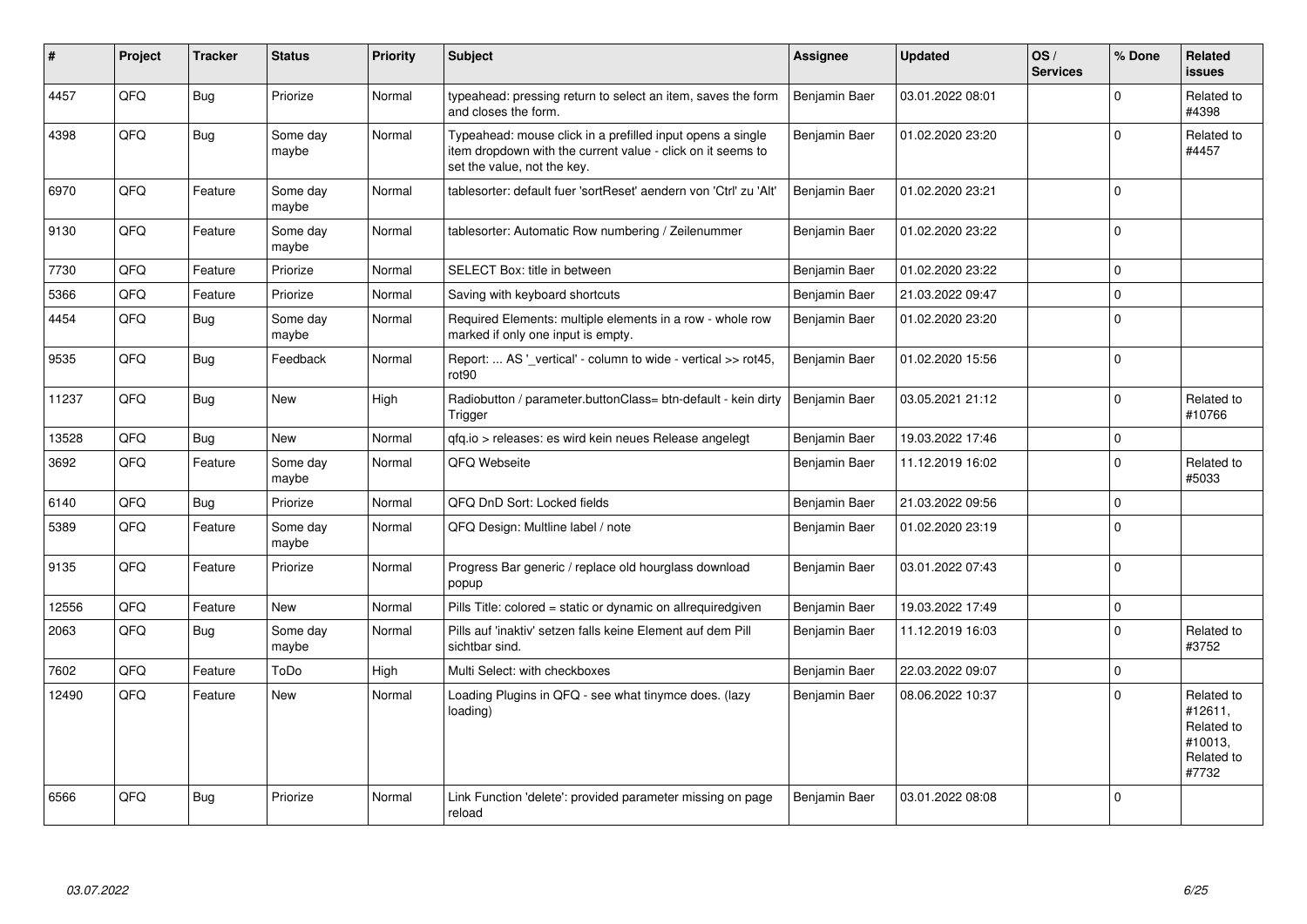| ∦     | Project | <b>Tracker</b> | <b>Status</b>     | <b>Priority</b> | <b>Subject</b>                                                                                            | <b>Assignee</b>     | <b>Updated</b>   | OS/<br><b>Services</b> | % Done      | Related<br>issues                                                      |
|-------|---------|----------------|-------------------|-----------------|-----------------------------------------------------------------------------------------------------------|---------------------|------------------|------------------------|-------------|------------------------------------------------------------------------|
| 7732  | QFQ     | Feature        | Some day<br>maybe | Normal          | Javascript: Lazy Loading der add on libs                                                                  | Benjamin Baer       | 08.06.2022 10:38 |                        | $\Omega$    | Related to<br>#12611,<br>Related to<br>#12490,<br>Related to<br>#10013 |
| 7965  | QFQ     | Feature        | Priorize          | Normal          | Input type 'text' with visual format - currency                                                           | Benjamin Baer       | 03.01.2022 07:45 |                        | $\mathbf 0$ |                                                                        |
| 9898  | QFQ     | Bug            | Feedback          | Normal          | Formular trotz Timeout gespeichert                                                                        | Benjamin Baer       | 01.02.2020 15:56 |                        | $\mathbf 0$ |                                                                        |
| 9548  | QFQ     | Feature        | Feedback          | High            | FormElement: Pattern mismatch - optional report only on<br>focus lost                                     | Benjamin Baer       | 03.05.2021 21:14 |                        | $\mathbf 0$ |                                                                        |
| 10003 | QFQ     | Feature        | Priorize          | Normal          | fieldset: stronger visualize group                                                                        | Benjamin Baer       | 12.02.2020 08:13 |                        | $\mathbf 0$ |                                                                        |
| 3415  | QFQ     | Feature        | Some day<br>maybe | Normal          | FE Login Box Templatefile                                                                                 | Benjamin Baer       | 11.12.2019 16:02 |                        | $\Omega$    |                                                                        |
| 6801  | QFQ     | Feature        | Priorize          | Normal          | Fabric: Maximize / Fulllscreen                                                                            | Benjamin Baer       | 21.03.2022 09:56 |                        | $\mathbf 0$ |                                                                        |
| 5024  | QFQ     | Feature        | Some day<br>maybe | Normal          | Fabric: Generate PDF with edits                                                                           | Benjamin Baer       | 01.02.2020 23:20 |                        | $\Omega$    | Related to<br>#10704                                                   |
| 6972  | QFQ     | Feature        | Some day<br>maybe | Normal          | Fabric Clipboard / cross browser tab                                                                      | Benjamin Baer       | 01.02.2020 23:21 |                        | $\mathbf 0$ |                                                                        |
| 6224  | QFQ     | Feature        | Priorize          | Normal          | Dynamic update: fade in/out fields                                                                        | Benjamin Baer       | 21.03.2022 09:50 |                        | $\mathbf 0$ |                                                                        |
| 2665  | QFQ     | Bug            | Priorize          | Normal          | Dynamic Update funktioniert nicht, wenn beim<br>entsprechenden FormElement eine size angegeben ist.       | Benjamin Baer       | 03.01.2022 08:12 |                        | 30          |                                                                        |
| 5562  | QFQ     | Feature        | Priorize          | Normal          | Drag'n'Drop fuer Uploads                                                                                  | Benjamin Baer       | 21.03.2022 09:52 |                        | $\Omega$    | Related to<br>#9706                                                    |
| 4420  | QFQ     | Feature        | Some day<br>maybe | Normal          | Client: Local Storage - store the changes of a form, local in<br>the browser.                             | Benjamin Baer       | 11.12.2019 16:02 |                        | $\Omega$    |                                                                        |
| 6870  | QFQ     | Feature        | Priorize          | Normal          | Click on '_link' triggers an API call                                                                     | Benjamin Baer       | 03.01.2022 08:25 |                        | $\mathbf 0$ |                                                                        |
| 12476 | QFQ     | Feature        | New               | Normal          | clearMe: a) should trigger 'dirty', b) sticky on textarea resize                                          | Benjamin Baer       | 04.01.2022 08:40 |                        | $\Omega$    | Related to<br>#9528                                                    |
| 11057 | QFQ     | Bug            | New               | High            | Checkboxes ohne span.checkmark im Report werden<br>ausgeblendet                                           | Benjamin Baer       | 03.05.2021 21:12 |                        | $\Omega$    | Related to<br>#11039                                                   |
| 8522  | QFQ     | Feature        | Some day<br>maybe | Normal          | build QFQ - npm warnings                                                                                  | Benjamin Baer       | 01.02.2020 23:19 |                        | 50          |                                                                        |
| 13647 | QFQ     | <b>Bug</b>     | New               | Normal          | Autofocus funktioniert nicht auf Chrome                                                                   | Benjamin Baer       | 19.03.2022 17:44 |                        | O           |                                                                        |
| 4349  | QFQ     | Feature        | Some day<br>maybe | Normal          | link download: downloaded external URL to<br>deliver/concatenate - check mimetipe and handle it correctly | <b>Carsten Rose</b> | 11.12.2019 16:02 |                        | $\mathbf 0$ |                                                                        |
| 4606  | QFQ     | Feature        | Some day<br>maybe | Normal          | link: qualifier to render bootstrap button                                                                | Carsten Rose        | 01.02.2020 23:19 |                        | $\mathbf 0$ |                                                                        |
| 4343  | QFQ     | Feature        | Some day<br>maybe | Normal          | Link: Classifier to add 'attributes'                                                                      | <b>Carsten Rose</b> | 01.02.2020 23:20 |                        | $\mathbf 0$ | Related to<br>#14077                                                   |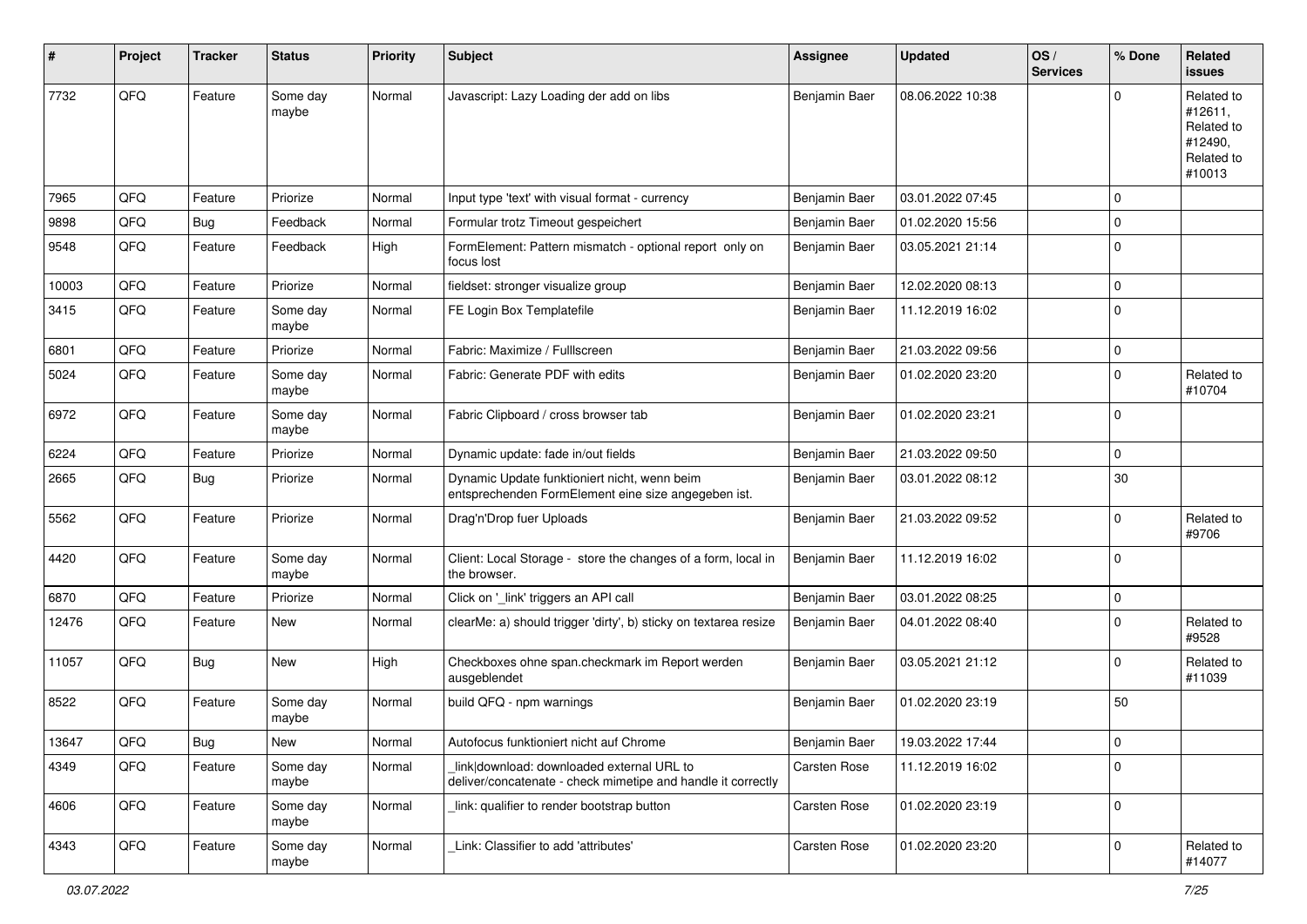| #     | Project | <b>Tracker</b> | <b>Status</b>     | <b>Priority</b> | <b>Subject</b>                                                                                                             | <b>Assignee</b>     | <b>Updated</b>   | OS/<br><b>Services</b> | % Done      | <b>Related</b><br><b>issues</b>                                      |
|-------|---------|----------------|-------------------|-----------------|----------------------------------------------------------------------------------------------------------------------------|---------------------|------------------|------------------------|-------------|----------------------------------------------------------------------|
| 2643  | QFQ     | <b>Bug</b>     | Some day<br>maybe | Normal          | Zend / PHP Webinars anschauen                                                                                              | <b>Carsten Rose</b> | 01.02.2020 15:56 |                        | $\Omega$    |                                                                      |
| 3285  | QFQ     | Feature        | Some day<br>maybe | Normal          | Zeichenlimit pro Feld: textarea / editor                                                                                   | <b>Carsten Rose</b> | 11.12.2019 16:02 |                        | $\Omega$    |                                                                      |
| 13659 | QFQ     | Bug            | <b>New</b>        | Normal          | wrong sanitize class applied to R-store                                                                                    | <b>Carsten Rose</b> | 15.01.2022 14:23 |                        | $\mathbf 0$ |                                                                      |
| 13706 | QFQ     | Bug            | <b>New</b>        | Normal          | Wrong CheckType in FieldElement LastStatus of Form Cron                                                                    | <b>Carsten Rose</b> | 21.01.2022 18:20 |                        | $\mathbf 0$ |                                                                      |
| 3677  | QFQ     | Feature        | Some day<br>maybe | Normal          | wkhtmltopdf: FE User access prohibited, if client IP changes<br>\$TYPO3_CONF_VARS[FE][lockIP]                              | <b>Carsten Rose</b> | 11.12.2019 16:02 |                        | $\Omega$    |                                                                      |
| 10704 | QFQ     | Bug            | New               | Normal          | wkhtml problem rendering fullCalendar.js / fabric.js >><br>successor: puppeteer                                            | Carsten Rose        | 12.11.2020 23:45 |                        | $\Omega$    | Related to<br>#5024,<br>Related to<br>#4650,<br>Related to<br>#10715 |
| 6855  | QFQ     | Feature        | <b>New</b>        | Normal          | With {{feUser:U}}!={{feUser:T}}: Save / Delete: only possible<br>with {{feUserSave:U}}='yes' and '{{feUserDelete:U}}='yes' | <b>Carsten Rose</b> | 01.02.2020 23:21 |                        | $\Omega$    |                                                                      |
| 3061  | QFQ     | Bug            | Some day<br>maybe | High            | winstitute: mysql connection durcheinander - nmhp17<br>(ag7)/QFQ arbeitet mit DB/Tabellen von biostat.                     | <b>Carsten Rose</b> | 03.05.2021 21:14 |                        | $\Omega$    |                                                                      |
| 5665  | QFQ     | Feature        | Some day<br>maybe | Normal          | Versuch das '{{!' nicht mehr noetig ist.                                                                                   | <b>Carsten Rose</b> | 01.02.2020 23:20 |                        | $\Omega$    | Related to<br>#7432,<br>Related to<br>#7434                          |
| 6116  | QFQ     | Bug            | Priorize          | High            | value of checkbox not saved                                                                                                | <b>Carsten Rose</b> | 07.12.2021 17:19 |                        | $\Omega$    |                                                                      |
| 4652  | QFQ     | Feature        | Some day<br>maybe | Normal          | UZH CD: Weiterleitung auf benutzerdefinierte 403/404 Seite                                                                 | <b>Carsten Rose</b> | 01.02.2020 23:20 |                        | $\Omega$    |                                                                      |
| 13354 | QFQ     | Feature        | New               | Normal          | Using Websocket in QFQ                                                                                                     | <b>Carsten Rose</b> | 10.11.2021 15:47 |                        | $\mathbf 0$ |                                                                      |
| 5991  | QFQ     | Bug            | Some day<br>maybe | Normal          | URLs with ' ' or long parameter are problematic                                                                            | <b>Carsten Rose</b> | 01.02.2020 23:19 |                        | $\Omega$    |                                                                      |
| 3332  | QFQ     | Feature        | Some day<br>maybe | Normal          | Uploads: Thumbnails, Details zum hochgeladenen File                                                                        | <b>Carsten Rose</b> | 11.12.2019 16:02 |                        | $\Omega$    | Related to<br>#3264,<br>Related to<br>#5333                          |
| 7119  | QFQ     | Feature        | <b>New</b>        | Normal          | Upload: scaleDownWidth, scaleDownHeight                                                                                    | Carsten Rose        | 01.02.2020 23:21 |                        | $\Omega$    |                                                                      |
| 7175  | QFQ     | Feature        | <b>New</b>        | Normal          | Upload: md5 hash as filename                                                                                               | <b>Carsten Rose</b> | 01.02.2020 23:21 |                        | $\mathbf 0$ |                                                                      |
| 5706  | QFQ     | Bug            | Some day<br>maybe | Normal          | upload: fileDestination needs to be sanatized                                                                              | <b>Carsten Rose</b> | 01.02.2020 23:19 |                        | $\mathbf 0$ |                                                                      |
| 7850  | QFQ     | Feature        | New               | High            | Upload records: non 'pathFileName' column                                                                                  | <b>Carsten Rose</b> | 03.05.2021 21:14 |                        | $\mathbf 0$ |                                                                      |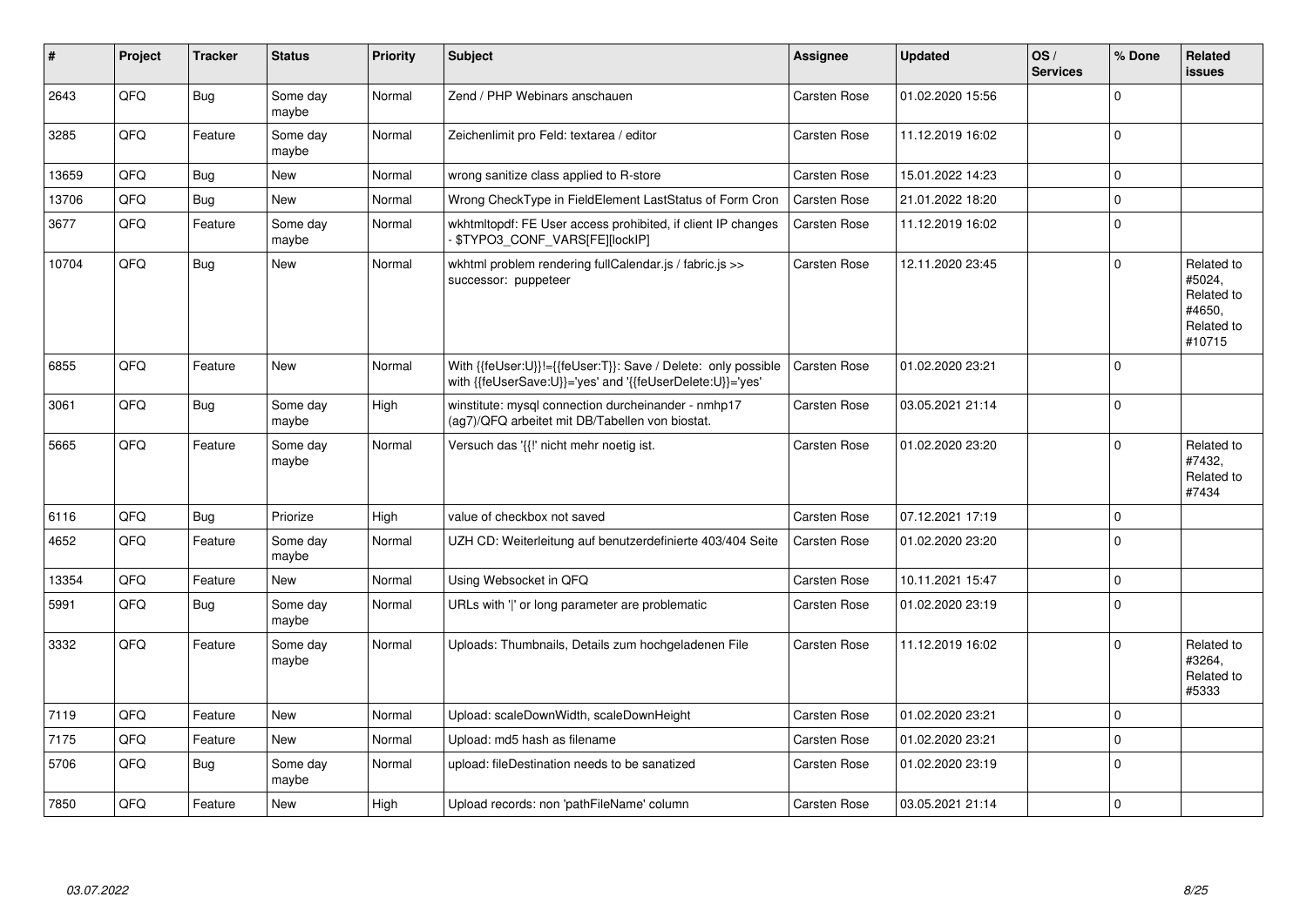| ∦     | Project | <b>Tracker</b> | <b>Status</b>     | <b>Priority</b> | <b>Subject</b>                                                                                                       | <b>Assignee</b>     | <b>Updated</b>   | OS/<br><b>Services</b> | % Done      | Related<br>issues                                                      |
|-------|---------|----------------|-------------------|-----------------|----------------------------------------------------------------------------------------------------------------------|---------------------|------------------|------------------------|-------------|------------------------------------------------------------------------|
| 5305  | QFQ     | <b>Bug</b>     | New               | Normal          | Upload FormElement: nicht disabled by readonly Form                                                                  | <b>Carsten Rose</b> | 16.06.2021 13:43 |                        | $\Omega$    | Related to<br>#9347,<br>Related to<br>#9834                            |
| 10793 | QFQ     | Feature        | In Progress       | Normal          | <b>Update NPM Packages</b>                                                                                           | <b>Carsten Rose</b> | 07.09.2021 13:25 |                        | 30          |                                                                        |
| 9947  | QFQ     | Bug            | Priorize          | Normal          | Unwanted error message if missing 'typeAheadSqlPrefetch'                                                             | <b>Carsten Rose</b> | 01.02.2020 10:13 |                        | $\mathbf 0$ |                                                                        |
| 4197  | QFQ     | Feature        | Some day<br>maybe | Normal          | Unit Test fuer JSON Stream von QuickFormQuery.php ><br>doForm()                                                      | <b>Carsten Rose</b> | 11.12.2019 16:03 |                        | $\Omega$    |                                                                        |
| 10661 | QFQ     | Bug            | In Progress       | Normal          | Typo3 Warnungen                                                                                                      | <b>Carsten Rose</b> | 07.09.2021 13:23 |                        | $\mathbf 0$ | Related to<br>#12440                                                   |
| 11320 | QFQ     | Feature        | Priorize          | Normal          | Typo3 Version 10 support                                                                                             | <b>Carsten Rose</b> | 05.05.2021 22:09 |                        | $\mathbf 0$ |                                                                        |
| 12440 | QFQ     | Feature        | In Progress       | Normal          | Typo3 V10 upgrade (durchfuehren und testen)                                                                          | <b>Carsten Rose</b> | 21.03.2022 09:53 |                        | 50          | Related to<br>#12357,<br>Related to<br>#12067,<br>Related to<br>#10661 |
| 7219  | QFQ     | Bug            | New               | Normal          | typeSheadSql / typeAheadSqlPrefetch: change to curly<br>braces                                                       | <b>Carsten Rose</b> | 01.02.2020 23:21 |                        | $\Omega$    |                                                                        |
| 10588 | QFQ     | Bug            | New               | Normal          | typeahed Tag: Doku anpassen                                                                                          | Carsten Rose        | 12.11.2020 23:45 |                        | $\mathbf 0$ |                                                                        |
| 9077  | QFQ     | Bug            | New               | Normal          | typeAheadSql: report broken SQL                                                                                      | <b>Carsten Rose</b> | 29.06.2022 22:35 |                        | $\Omega$    | Related to<br>#4018                                                    |
| 9221  | QFQ     | Feature        | New               | Normal          | typeAhead: Zeichenlimite ausschalten                                                                                 | Carsten Rose        | 29.06.2022 22:36 |                        | $\mathbf 0$ |                                                                        |
| 10116 | QFQ     | Feature        | Some day<br>maybe | Normal          | TypeAhead: Tag - show inside 'input' element                                                                         | <b>Carsten Rose</b> | 16.09.2021 15:09 |                        | $\mathbf 0$ |                                                                        |
| 10115 | QFQ     | Feature        | New               | Normal          | TypeAhead: static list                                                                                               | <b>Carsten Rose</b> | 26.02.2020 16:42 |                        | 100         |                                                                        |
| 4018  | QFQ     | Feature        | New               | Normal          | typeahead: long query parameter / answer triggers 'Attack<br>detected' and purges current SIP storage.               | Carsten Rose        | 29.06.2022 22:46 |                        | $\Omega$    | Related to<br>#9077                                                    |
| 10640 | QFQ     | Bug            | New               | High            | TypeAhead Tag: FE editierbar trotz readOnly                                                                          | <b>Carsten Rose</b> | 03.05.2021 21:12 |                        | $\Omega$    | Related to<br>#7795                                                    |
| 3895  | QFQ     | Bug            | Some day<br>maybe | Normal          | typeahead pedantic: on lehrkredit Idap webpass - if only one<br>person is in dropdown, such person can't be selected | <b>Carsten Rose</b> | 11.12.2019 16:03 |                        | 0           |                                                                        |
| 5894  | QFQ     | Feature        | Feedback          | Normal          | Typeahead in Report: show/hide rows dynamically                                                                      | <b>Carsten Rose</b> | 18.02.2022 08:50 |                        | $\Omega$    | Related to<br>#5893,<br>Related to<br>#5885                            |
| 12400 | QFQ     | Feature        | <b>New</b>        | Normal          | Tutorial ist in QFQ Doku, Wird in der Suche gefunden, es<br>gibt aber kein Menupunkt - Inhalt ueberpruefen           | <b>Carsten Rose</b> | 03.05.2021 20:45 |                        | 0           |                                                                        |
| 12187 | QFQ     | Bug            | New               | Normal          | Trigger FormAsFile() via Report: probably problem with multi<br>DB setup                                             | Carsten Rose        | 20.03.2021 21:20 |                        | $\mathbf 0$ |                                                                        |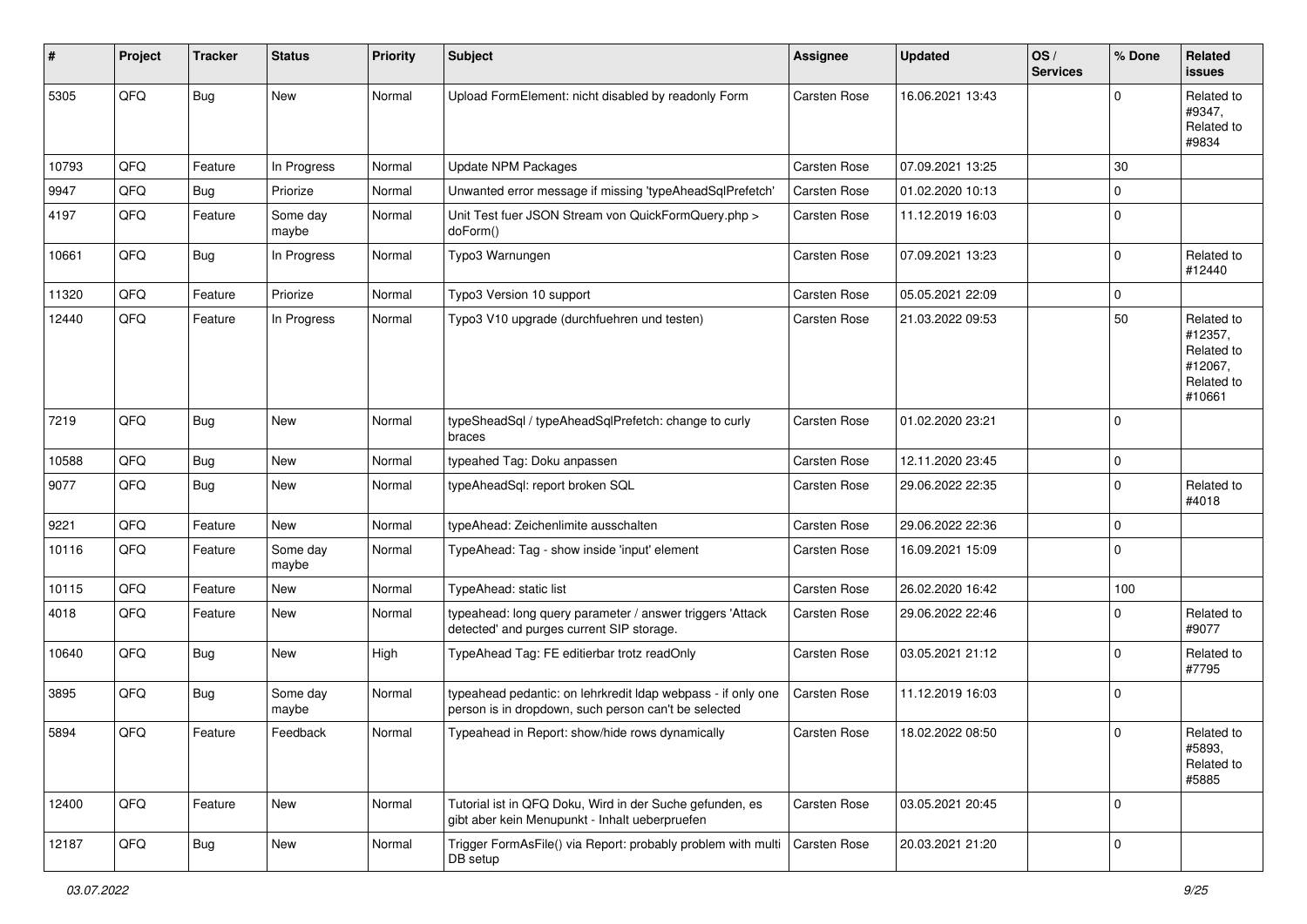| #     | Project | <b>Tracker</b> | <b>Status</b>     | <b>Priority</b> | <b>Subject</b>                                                                                            | <b>Assignee</b>     | <b>Updated</b>   | OS/<br><b>Services</b> | % Done      | Related<br><b>issues</b>                    |
|-------|---------|----------------|-------------------|-----------------|-----------------------------------------------------------------------------------------------------------|---------------------|------------------|------------------------|-------------|---------------------------------------------|
| 8044  | QFQ     | Feature        | Priorize          | Normal          | Transaction: a) Form, b) Report                                                                           | <b>Carsten Rose</b> | 05.05.2021 22:14 |                        | $\Omega$    | Related to<br>#8043                         |
| 9968  | QFQ     | Feature        | Priorize          | Normal          | Tooltip in Links for Developer                                                                            | <b>Carsten Rose</b> | 01.02.2020 23:17 |                        | $\mathbf 0$ |                                             |
| 7456  | QFQ     | <b>Bug</b>     | Some day<br>maybe | Low             | Todos in Code: solve or make ticket                                                                       | <b>Carsten Rose</b> | 16.09.2021 15:10 |                        | $\Omega$    |                                             |
| 12664 | QFQ     | Feature        | New               | Normal          | TinyMCE: report/remove malicous HTML/JS Code                                                              | <b>Carsten Rose</b> | 19.03.2022 17:47 |                        | $\Omega$    | Related to<br>#14320                        |
| 12632 | QFQ     | Feature        | New               | Normal          | TinyMCE: Prepare CSS classes for images                                                                   | <b>Carsten Rose</b> | 04.06.2021 14:35 |                        | 100         | Blocked by<br>#12186                        |
| 7239  | QFQ     | Feature        | New               | Normal          | TinyMCE: html tag whitelist                                                                               | Carsten Rose        | 01.02.2020 23:21 |                        | $\Omega$    | Related to<br>#14320                        |
| 12439 | QFQ     | Feature        | In Progress       | Normal          | TinyMCE Paste from Word & Character Count/Limit                                                           | <b>Carsten Rose</b> | 05.05.2021 22:15 |                        | $\mathbf 0$ |                                             |
| 12186 | QFQ     | Feature        | New               | High            | TinyMCE Config für Objekte                                                                                | <b>Carsten Rose</b> | 07.12.2021 17:19 |                        | $\Omega$    | <b>Blocks</b><br>#12632                     |
| 9704  | QFQ     | Feature        | Some day<br>maybe | Normal          | Thumbnails Generieren beim Splitten von PDF Files                                                         | <b>Carsten Rose</b> | 11.12.2019 16:01 |                        | $\Omega$    |                                             |
| 4757  | QFQ     | Feature        | Some day<br>maybe | Normal          | Test subrecord: download links ok? Links ok?                                                              | <b>Carsten Rose</b> | 01.02.2020 23:20 |                        | $\mathbf 0$ |                                             |
| 4549  | QFQ     | Bug            | Some day<br>maybe | Normal          | TemplateGroups: FE.type SELECT loose selected value<br>after save                                         | Carsten Rose        | 01.02.2020 23:20 |                        | $\Omega$    | Related to<br>#4548,<br>Related to<br>#4771 |
| 3588  | QFQ     | Bug            | Some day<br>maybe | Normal          | templateGroup: versteckte Elemente werden weiterhin<br>gespeichert.                                       | <b>Carsten Rose</b> | 11.12.2019 16:02 |                        | $\Omega$    |                                             |
| 3385  | QFQ     | Feature        | Some day<br>maybe | Normal          | templateGroup: insert/update/delete non primary records                                                   | <b>Carsten Rose</b> | 11.12.2019 16:02 |                        | $\Omega$    |                                             |
| 7521  | QFQ     | Feature        | New               | Normal          | TemplateGroup: fe.type=upload                                                                             | <b>Carsten Rose</b> | 01.02.2020 23:21 |                        | $\Omega$    | Related to<br>#9706                         |
| 3882  | QFQ     | Bug            | Some day<br>maybe | Normal          | templateGroup: disable 'add' if limit is reached - funktioniert<br>nicht wenn bereits records existierten | <b>Carsten Rose</b> | 11.12.2019 16:03 |                        | $\Omega$    |                                             |
| 12702 | QFQ     | Bug            | New               | High            | templateGroup: broken in multiDb Setup                                                                    | <b>Carsten Rose</b> | 14.12.2021 16:02 |                        | $\mathbf 0$ |                                             |
| 12045 | QFQ     | Bug            | New               | Normal          | templateGroup afterSave FE: Aufruf ohne<br>sqlHonorFormElements funktioniert nicht                        | <b>Carsten Rose</b> | 18.02.2021 16:33 |                        | $\mathbf 0$ |                                             |
| 12716 | QFQ     | Bug            | New               | Normal          | template group: Pattern only applied to first instance                                                    | Carsten Rose        | 19.03.2022 17:47 |                        | $\mathbf 0$ |                                             |
| 10506 | QFQ     | <b>Bug</b>     | New               | High            | Template Group broken on MultiDB instance                                                                 | Carsten Rose        | 03.05.2021 21:12 |                        | $\mathbf 0$ | Related to<br>#10505                        |
| 12679 | QFQ     | Feature        | New               | Normal          | tablesorter: custom column width                                                                          | Carsten Rose        | 16.06.2021 11:10 |                        | $\mathbf 0$ |                                             |
| 10745 | QFQ     | Feature        | Some day<br>maybe | Normal          | <b>Tablesorter Excel Export</b>                                                                           | Carsten Rose        | 16.09.2021 15:09 |                        | $\mathbf 0$ |                                             |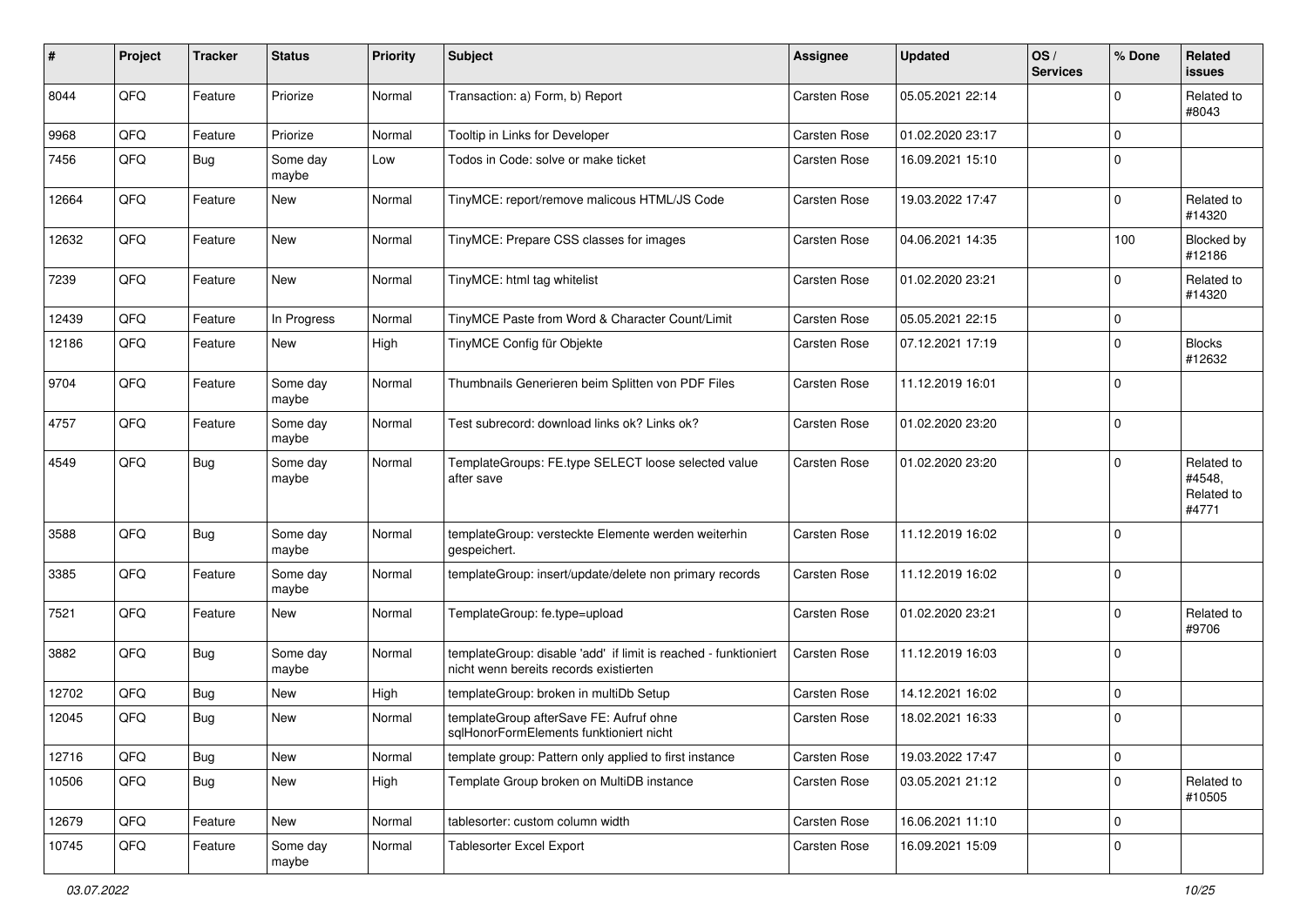| #     | Project | <b>Tracker</b> | <b>Status</b>     | <b>Priority</b> | <b>Subject</b>                                                                                       | <b>Assignee</b>                                        | <b>Updated</b>      | OS/<br><b>Services</b> | % Done      | Related<br><b>issues</b>                      |                      |
|-------|---------|----------------|-------------------|-----------------|------------------------------------------------------------------------------------------------------|--------------------------------------------------------|---------------------|------------------------|-------------|-----------------------------------------------|----------------------|
| 14304 | QFQ     | Bug            | New               | Normal          | table sorter view safer does not work                                                                | Carsten Rose                                           | 10.06.2022 11:49    |                        | $\Omega$    |                                               |                      |
| 12584 | QFQ     | Feature        | Feedback          | Normal          | T3 v10 migration script: replace alias-patterns (v11)                                                | <b>Carsten Rose</b>                                    | 28.05.2022 11:12    |                        | 100         |                                               |                      |
| 4258  | QFQ     | Feature        | Some day<br>maybe | High            | <b>System Defaults: Forms</b>                                                                        | <b>Carsten Rose</b>                                    | 03.05.2021 21:14    |                        | $\Omega$    |                                               |                      |
| 3402  | QFQ     | Feature        | Some day<br>maybe | Normal          | Syntax Highlighting via CodeMirror                                                                   | <b>Carsten Rose</b>                                    | 11.12.2019 16:02    |                        | 100         | Related to<br>#3207                           |                      |
| 12520 | QFQ     | Bug            | <b>New</b>        | Normal          | Switch FE User: still active even FE User session expired                                            | <b>Carsten Rose</b>                                    | 19.03.2022 17:48    |                        | $\mathbf 0$ |                                               |                      |
| 12477 | QFQ     | Feature        | New               | Normal          | Support for refactoring: Form, FormElement, diverse<br>Tabellen/Spalten, tt-content Records          | Carsten Rose                                           | 03.05.2021 20:45    |                        | $\Omega$    |                                               |                      |
| 7574  | QFQ     | Bug            | New               | Normal          | Substitute error: form element not reported / dont parse<br>Form.note                                | <b>Carsten Rose</b>                                    | 01.02.2020 23:21    |                        | $\mathbf 0$ |                                               |                      |
| 11955 | QFQ     | Feature        | New               | Normal          | subrecord: new title option to set <th> attributes - e.g. to<br/>customize tablesorter options.</th> | attributes - e.g. to<br>customize tablesorter options. | <b>Carsten Rose</b> | 03.05.2021 20:47       |             | $\mathbf 0$                                   | Related to<br>#11775 |
| 8187  | QFQ     | Feature        | New               | Normal          | Subrecord: enable/hide new button - make new/edit/delete<br>customizeable.                           | <b>Carsten Rose</b>                                    | 06.03.2021 18:44    |                        | $\Omega$    | Related to<br>#11326                          |                      |
| 3432  | QFQ     | Feature        | New               | Normal          | subrecord: dynamicUpdate                                                                             | <b>Carsten Rose</b>                                    | 11.06.2020 21:10    |                        | $\Omega$    | Related to<br>#5691                           |                      |
| 11775 | QFQ     | Feature        | New               | Normal          | Subrecord Tooltip pro Feld                                                                           | <b>Carsten Rose</b>                                    | 18.12.2020 15:22    |                        | $\mathbf 0$ | Related to<br>#11955                          |                      |
| 12413 | QFQ     | Feature        | New               | Normal          | STORE_TYPO3: enhance for {{be_users.email:T}},<br>{{fe users.email:T}}                               | <b>Carsten Rose</b>                                    | 03.05.2021 20:45    |                        | $\Omega$    | Related to<br>#12412,<br>Related to<br>#10012 |                      |
| 9173  | QFQ     | Bug            | Priorize          | Urgent          | Stale Record Lock: Firefox                                                                           | <b>Carsten Rose</b>                                    | 03.05.2021 21:14    |                        | $\mathbf 0$ | Related to<br>#9789                           |                      |
| 10081 | QFQ     | Bug            | New               | High            | Stale record lock after 'forbidden' character                                                        | <b>Carsten Rose</b>                                    | 03.05.2021 21:12    |                        | $\Omega$    | Related to<br>#10082,<br>Related to<br>#9789  |                      |
| 9129  | QFQ     | Feature        | New               | Normal          | sqlValidate: Message as notification, not as error                                                   | Carsten Rose                                           | 01.02.2020 23:22    |                        | $\Omega$    | Related to<br>#9128                           |                      |
| 4026  | QFQ     | Feature        | Some day<br>maybe | Normal          | sqlLog.sql: log number of FE.id                                                                      | <b>Carsten Rose</b>                                    | 11.12.2019 16:03    |                        | $\Omega$    | Related to<br>#5458                           |                      |
| 3941  | QFQ     | Feature        | Some day<br>maybe | Normal          | sqlAfter: es sollten mehrere moeglich sein                                                           | Carsten Rose                                           | 11.12.2019 16:03    |                        | 0           | Related to<br>#3942                           |                      |
| 12504 | QFQ     | Feature        | Priorize          | Normal          | sql.log: report fe.id                                                                                | Carsten Rose                                           | 05.05.2021 22:09    |                        | $\mathbf 0$ |                                               |                      |
| 4050  | QFQ     | Feature        | New               | Normal          | sql.log: 1) FormElement ID which causes a specific action,<br>2) Result in the same row.             | Carsten Rose                                           | 15.04.2020 11:35    |                        | $\mathbf 0$ | Related to<br>#5458                           |                      |
| 12545 | QFG     | Bug            | New               | Urgent          | sql.log not created / updated                                                                        | Carsten Rose                                           | 14.12.2021 16:02    |                        | $\pmb{0}$   |                                               |                      |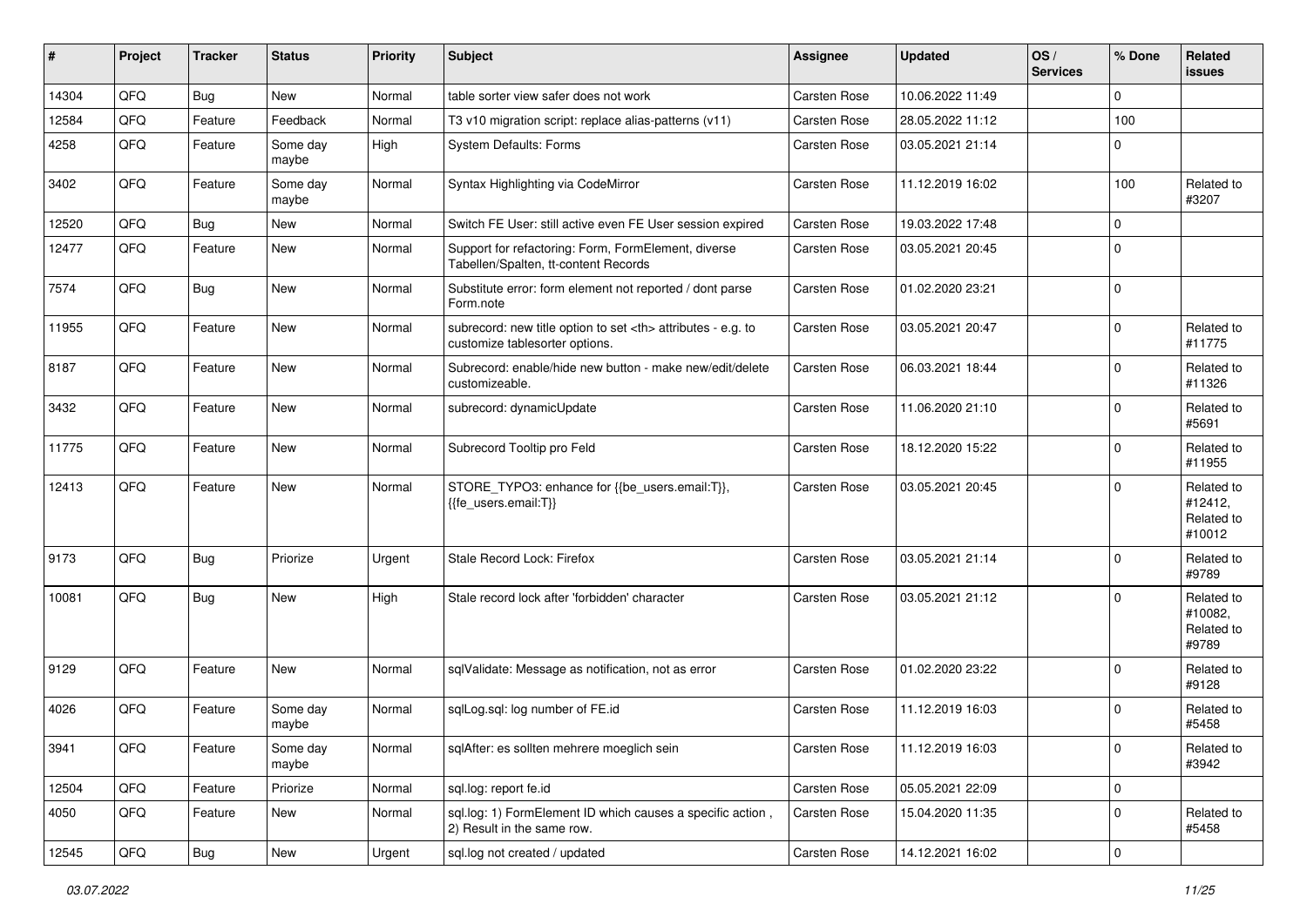| #     | Project | <b>Tracker</b> | <b>Status</b>     | <b>Priority</b> | <b>Subject</b>                                                                                     | <b>Assignee</b>     | <b>Updated</b>   | OS/<br><b>Services</b> | % Done         | Related<br>issues                             |
|-------|---------|----------------|-------------------|-----------------|----------------------------------------------------------------------------------------------------|---------------------|------------------|------------------------|----------------|-----------------------------------------------|
| 8806  | QFQ     | Feature        | New               | Normal          | SQL Function nl2br                                                                                 | Carsten Rose        | 01.02.2020 23:22 |                        | $\Omega$       |                                               |
| 9928  | QFQ     | Feature        | Priorize          | Normal          | SpecialColumnName: a) Deprecated: ' AS "_+tag " ', b)<br>New: ' AS "_ <tag1><tag2>"'</tag2></tag1> | <b>Carsten Rose</b> | 01.02.2020 23:17 |                        | $\Omega$       | Related to<br>#9929                           |
| 7683  | QFQ     | Feature        | New               | Normal          | Special column names in '{{ SELECT  AS _link }}' should<br>be detected                             | <b>Carsten Rose</b> | 01.02.2020 23:21 |                        | $\Omega$       |                                               |
| 12512 | QFQ     | Bug            | <b>New</b>        | Normal          | Some MySQL Installation can't use 'stored procedures'                                              | <b>Carsten Rose</b> | 19.03.2022 17:48 |                        | $\overline{0}$ |                                               |
| 12532 | QFQ     | Feature        | <b>New</b>        | High            | SIP-Parameter bei Seitenaufruf in Browser-Console<br>anzeigen                                      | <b>Carsten Rose</b> | 07.12.2021 17:19 |                        | $\Omega$       | Related to<br>#11893,<br>Related to<br>#14187 |
| 9707  | QFQ     | Feature        | <b>New</b>        | Normal          | SIP security: encode pageld and check pageld on decode                                             | <b>Carsten Rose</b> | 01.02.2020 23:22 |                        | $\Omega$       |                                               |
| 9121  | QFQ     | Bug            | Priorize          | High            | sip links have r and __dbIndexData set                                                             | <b>Carsten Rose</b> | 12.06.2021 10:41 |                        | $\mathbf 0$    |                                               |
| 7107  | QFQ     | Feature        | Some day<br>maybe | Normal          | Showcase Registration Tool: Anmeldung / Administration :<br>Liste Anmeldungen / Emaileinaldung     | <b>Carsten Rose</b> | 11.12.2019 16:01 |                        | $\Omega$       |                                               |
| 3537  | QFQ     | Feature        | Some day<br>maybe | Low             | SHOW COLUMNS FROM tableName - Extend '{{!'<br>definition                                           | <b>Carsten Rose</b> | 11.12.2019 16:02 |                        | $\overline{0}$ |                                               |
| 8963  | QFQ     | Feature        | Priorize          | Normal          | Setting values in a store: flexible way                                                            | <b>Carsten Rose</b> | 05.05.2021 22:10 |                        | $\Omega$       | Related to<br>#8975                           |
| 4956  | QFQ     | Feature        | Some day<br>maybe | Normal          | Sendmail: Benutzerdefinierte Headers                                                               | <b>Carsten Rose</b> | 11.12.2019 16:02 |                        | $\Omega$       |                                               |
| 7014  | QFQ     | <b>Bug</b>     | <b>New</b>        | Normal          | Sending invalid emails succeeds when<br>debug.redirectAllMailTo is set                             | <b>Carsten Rose</b> | 01.02.2020 23:21 |                        | $\overline{0}$ |                                               |
| 11080 | QFQ     | Feature        | <b>New</b>        | Normal          | Send MQTT messages                                                                                 | <b>Carsten Rose</b> | 29.08.2020 19:49 |                        | $\mathbf 0$    |                                               |
| 7616  | QFQ     | Bug            | Priorize          | Normal          | Selectlist with Enum & Dynamic Update                                                              | <b>Carsten Rose</b> | 01.02.2020 10:13 |                        | $\mathbf 0$    |                                               |
| 7519  | QFQ     | Feature        | New               | Normal          | Select: Multi                                                                                      | Carsten Rose        | 01.02.2020 23:22 |                        | $\overline{0}$ |                                               |
| 11076 | QFQ     | Feature        | In Progress       | Normal          | SELECT  AS _websocket                                                                              | <b>Carsten Rose</b> | 30.08.2020 17:49 |                        | $\mathbf 0$    |                                               |
| 3727  | QFQ     | Feature        | New               | High            | Security: Session Hijacking erschweren                                                             | <b>Carsten Rose</b> | 03.05.2021 21:14 |                        | $\mathbf 0$    |                                               |
| 5428  | QFQ     | Feature        | Some day<br>maybe | Normal          | secure thumbnail: late render on access.                                                           | <b>Carsten Rose</b> | 01.02.2020 23:20 |                        | $\Omega$       |                                               |
| 12974 | QFQ     | Bug            | <b>New</b>        | High            | Sanitize Queries in Action-Elements                                                                | <b>Carsten Rose</b> | 07.12.2021 17:19 |                        | $\mathbf 0$    |                                               |
| 9394  | QFQ     | Feature        | Priorize          | Normal          | REST: allow for non numerical ids in get requests                                                  | Carsten Rose        | 05.05.2021 22:10 |                        | $\overline{0}$ |                                               |
| 5345  | QFQ     | Feature        | New               | Normal          | Report: UPDATE / INSERT / DELETE statements should<br>trigger subqueries, depending on the result. | Carsten Rose        | 27.05.2020 16:11 |                        | $\overline{0}$ |                                               |
| 9811  | QFQ     | Feature        | New               | Normal          | Report: tag every n'th row                                                                         | Carsten Rose        | 01.02.2020 23:22 |                        | $\mathbf 0$    |                                               |
| 14323 | QFQ     | <b>Bug</b>     | In Progress       | Normal          | Report: render=both single - no impact                                                             | Carsten Rose        | 19.06.2022 18:31 |                        | $\mathbf 0$    |                                               |
| 3991  | QFQ     | Feature        | Some day<br>maybe | Normal          | report: Columnname '_skipWrap' skips 'fbeg', 'fend'                                                | Carsten Rose        | 11.12.2019 16:03 |                        | 0              |                                               |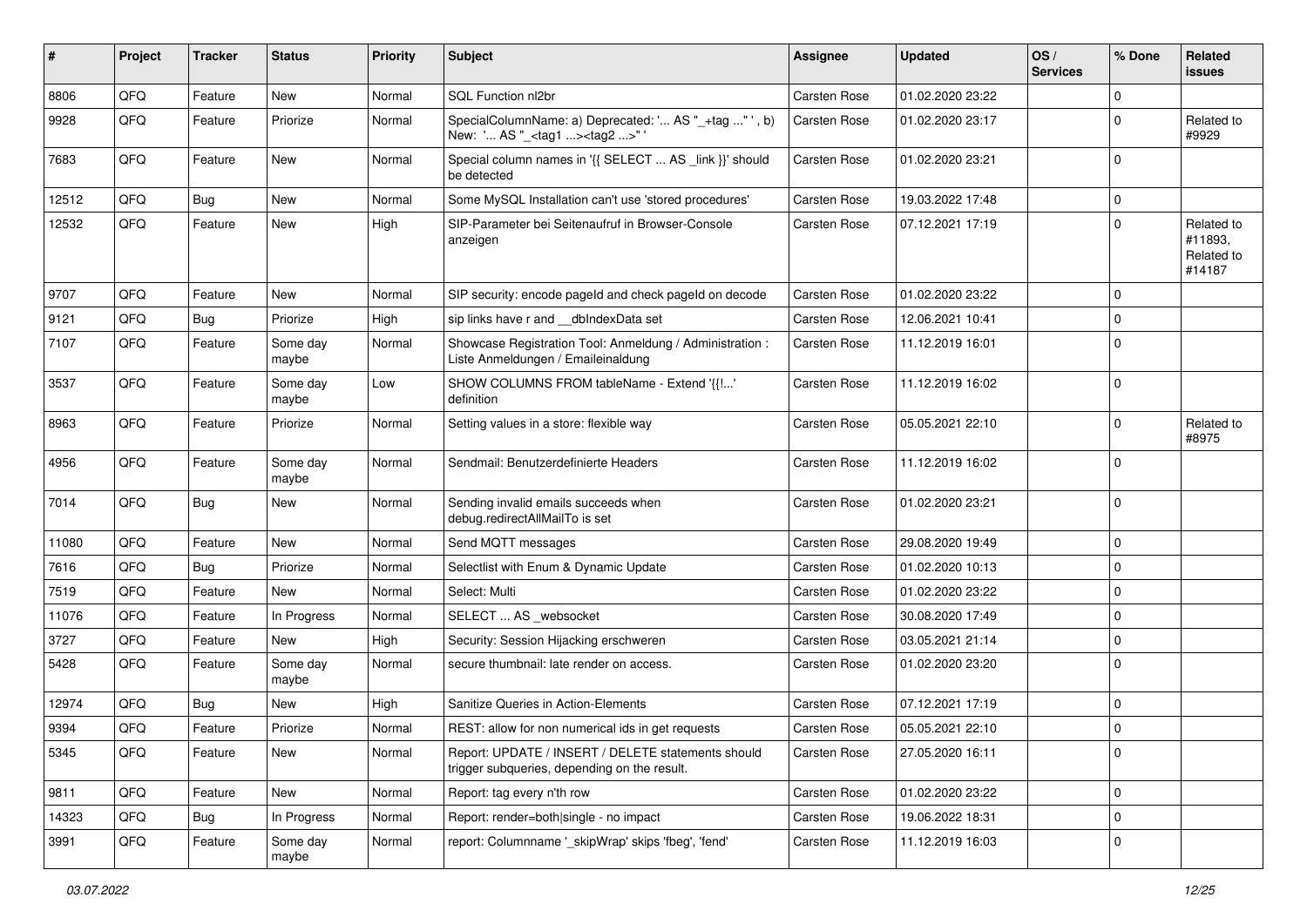| #     | Project        | <b>Tracker</b> | <b>Status</b>     | <b>Priority</b> | <b>Subject</b>                                                                               | <b>Assignee</b>     | <b>Updated</b>   | OS/<br><b>Services</b> | % Done      | Related<br><b>issues</b>                                               |
|-------|----------------|----------------|-------------------|-----------------|----------------------------------------------------------------------------------------------|---------------------|------------------|------------------------|-------------|------------------------------------------------------------------------|
| 3967  | QFQ            | Feature        | Some day<br>maybe | High            | Report: Checkbox, Radio, Dropdown, Input welches ohne<br>Submit funktioniert - 'Inline-Form' | Carsten Rose        | 03.05.2021 21:14 |                        | $\mathbf 0$ |                                                                        |
| 6723  | QFQ            | Feature        | New               | Normal          | Report QFQ Installation and Version                                                          | Carsten Rose        | 12.06.2021 09:07 |                        | $\mathbf 0$ |                                                                        |
| 7261  | QFQ            | Bug            | New               | Normal          | Report pathFilename for user without path, only the filename                                 | Carsten Rose        | 01.02.2020 23:21 |                        | $\mathbf 0$ |                                                                        |
| 9983  | QFQ            | Feature        | New               | Normal          | Report Notation: new keyword 'range'                                                         | <b>Carsten Rose</b> | 01.02.2020 15:55 |                        | $\mathbf 0$ |                                                                        |
| 8975  | QFQ            | Feature        | New               | Normal          | Report Notation: 2.0                                                                         | <b>Carsten Rose</b> | 01.02.2020 23:22 |                        | $\Omega$    | Related to<br>#8963                                                    |
| 11323 | QFQ            | Feature        | Some day<br>maybe | Normal          | Report Frontend Editor Modal + Codemirror                                                    | Carsten Rose        | 16.09.2021 15:10 |                        | $\Omega$    | Related to<br>#11036                                                   |
| 10005 | QFQ            | Feature        | Priorize          | Normal          | Report / special column name:  AS _calendar                                                  | Carsten Rose        | 03.06.2020 17:28 |                        | $\mathbf 0$ |                                                                        |
| 12611 | QFQ            | Feature        | Some day<br>maybe | Normal          | Refactoring: Bootstrap with Lazy Loading                                                     | Carsten Rose        | 08.06.2022 10:37 |                        | $\mathbf 0$ | Related to<br>#12490,<br>Related to<br>#10013,<br>Related to<br>#7732  |
| 10012 | QFQ            | Feature        | Priorize          | Normal          | redirectAllMailTo: {{beEmail:T}}                                                             | Carsten Rose        | 08.05.2021 09:54 |                        | $\mathbf 0$ | Related to<br>#12412,<br>Related to<br>#12413,<br>Related to<br>#10011 |
| 13700 | QFQ            | Feature        | <b>New</b>        | Normal          | Redesign qfq.io Seite                                                                        | Carsten Rose        | 19.03.2022 17:43 |                        | $\mathbf 0$ |                                                                        |
| 7099  | QFQ            | Feature        | New               | Normal          | Redesign FormEditor                                                                          | Carsten Rose        | 01.02.2020 23:21 |                        | $\mathbf 0$ |                                                                        |
| 9789  | QFQ            | Bug            | In Progress       | High            | Record Lock: release to early on 'leave page'                                                | Carsten Rose        | 10.01.2022 09:25 |                        | 100         | Related to<br>#10081,<br>Related to<br>#9173,<br>Related to<br>#8702   |
| 7480  | QFQ            | Feature        | New               | Normal          | Record History (Undo / Redo)                                                                 | Carsten Rose        | 11.12.2019 16:16 |                        | $\Omega$    | Related to<br>#2361                                                    |
| 7280  | QFQ            | Feature        | New               | Normal          | recently used table                                                                          | Carsten Rose        | 01.02.2020 23:21 |                        | $\mathbf 0$ |                                                                        |
| 3109  | QFQ            | Bug            | Some day<br>maybe | High            | RealUrl: Links werden nicht korrekt gerendert                                                | <b>Carsten Rose</b> | 03.05.2021 21:14 |                        | $\mathbf 0$ |                                                                        |
| 3867  | QFO            | Feature        | Priorize          | Normal          | Readonly Formular: Template Groups add/delete<br>ausbeldnen                                  | Carsten Rose        | 05.05.2021 22:12 |                        | $\mathbf 0$ |                                                                        |
| 7795  | QFG            | <b>Bug</b>     | New               | Normal          | Readonly Form: Typeahead-Felder                                                              | Carsten Rose        | 01.02.2020 23:22 |                        | $\mathbf 0$ | Related to<br>#10640                                                   |
| 7513  | $\mathsf{QFQ}$ | Bug            | New               | Normal          | Radios not correct aligned                                                                   | Carsten Rose        | 01.02.2020 23:22 |                        | $\pmb{0}$   |                                                                        |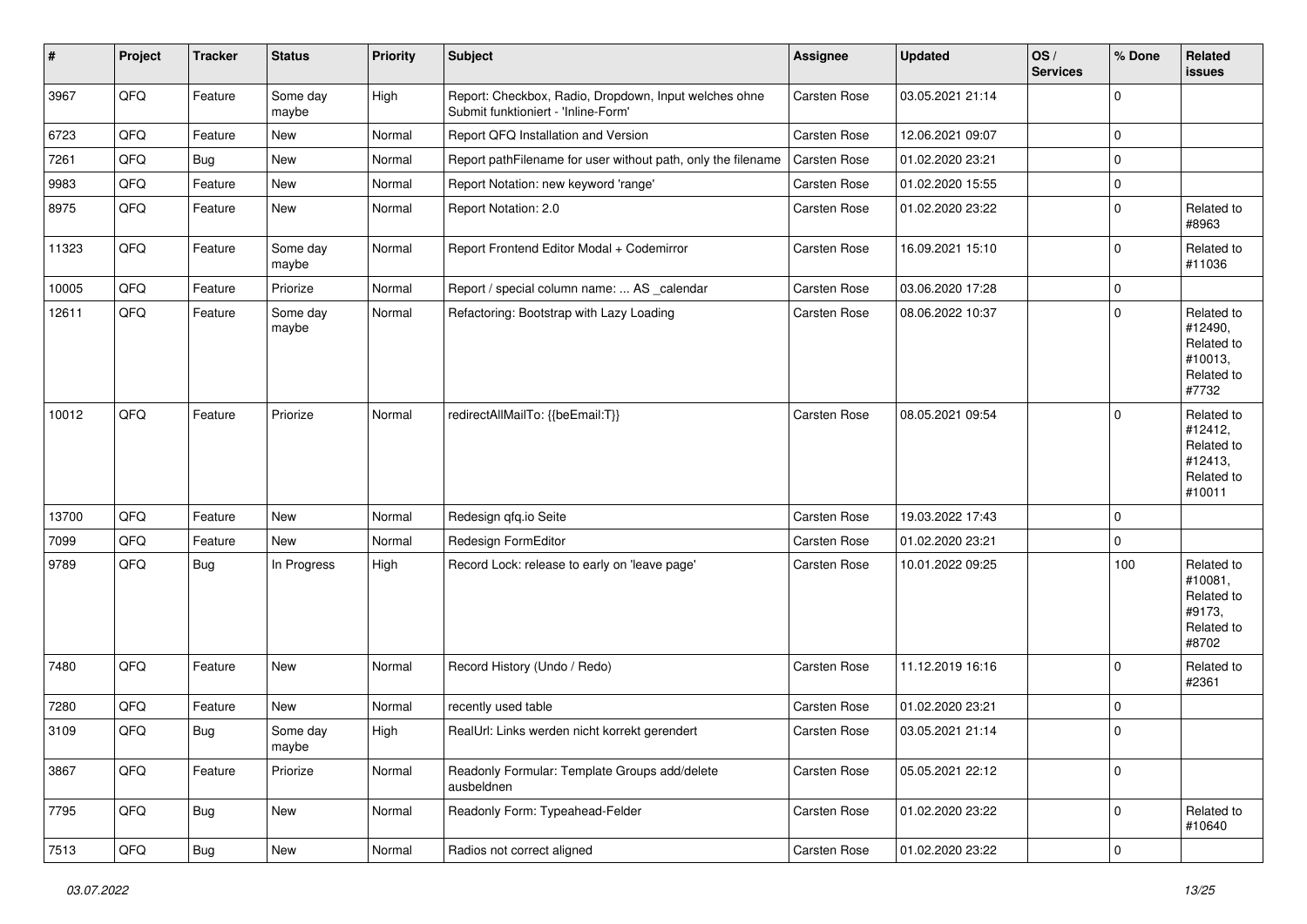| $\sharp$ | Project | <b>Tracker</b> | <b>Status</b>     | <b>Priority</b> | <b>Subject</b>                                                                                                                        | Assignee            | <b>Updated</b>   | OS/<br><b>Services</b> | % Done         | Related<br><b>issues</b>                                               |
|----------|---------|----------------|-------------------|-----------------|---------------------------------------------------------------------------------------------------------------------------------------|---------------------|------------------|------------------------|----------------|------------------------------------------------------------------------|
| 11239    | QFQ     | Bug            | New               | Normal          | Radiobutton (plain): horizontales Rendern abhängig vom<br>Datentyp in der Datenbank                                                   | Carsten Rose        | 30.09.2020 18:37 |                        | $\Omega$       |                                                                        |
| 7924     | QFQ     | Feature        | New               | Normal          | Radio/Checkbox with Tooltip                                                                                                           | Carsten Rose        | 01.02.2020 23:22 |                        | $\mathbf 0$    |                                                                        |
| 6483     | QFQ     | Bug            | <b>New</b>        | Normal          | R Store funktioniert nicht bei 'Report Notation' im FE                                                                                | Carsten Rose        | 01.02.2020 23:21 |                        | $\Omega$       |                                                                        |
| 7520     | QFQ     | Feature        | New               | Normal          | QR Code:  AS _qr ( AS _link)                                                                                                          | <b>Carsten Rose</b> | 01.02.2020 23:22 |                        | $\Omega$       |                                                                        |
| 4771     | QFQ     | Bug            | Some day<br>maybe | Normal          | qfq: select-down-values empty after save (edit-form for<br>program administrators)                                                    | <b>Carsten Rose</b> | 01.02.2020 23:20 |                        | $\Omega$       | Related to<br>#4549, Has<br>duplicate<br>#4282                         |
| 8586     | QFQ     | Feature        | Some day<br>maybe | Normal          | QFQ: Enhance Error message for 'record not found'                                                                                     | Carsten Rose        | 16.09.2021 15:10 |                        | $\mathbf 0$    |                                                                        |
| 5480     | QFQ     | Feature        | Some day<br>maybe | Normal          | QFQ: Dokumentation mit Screenshots versehen                                                                                           | Carsten Rose        | 01.02.2020 23:20 |                        | $\mathbf 0$    | Related to<br>#9879                                                    |
| 14187    | QFQ     | Feature        | New               | High            | qfq.log: show current URL                                                                                                             | <b>Carsten Rose</b> | 28.05.2022 11:02 |                        | $\mathbf 0$    | Related to<br>#13933,<br>Related to<br>#12532,<br>Related to<br>#11893 |
| 6574     | QFQ     | Bug            | Priorize          | Normal          | qfq.log: Fehlermeldung wurde angezeigt, aber nicht geloggt                                                                            | Carsten Rose        | 01.02.2020 10:13 |                        | $\Omega$       |                                                                        |
| 4839     | QFQ     | Feature        | Some day<br>maybe | Normal          | qfq-handle in <head> Abschnitt</head>                                                                                                 | Carsten Rose        | 11.12.2019 16:02 |                        | $\Omega$       |                                                                        |
| 9927     | QFQ     | Feature        | New               | Normal          | QFQ Update: a) Update nur machen wenn BE User<br>eingeloggt ist., b) Bei Fehler genaue Meldung welcher<br>Updateschritt Probleme hat. | Carsten Rose        | 22.01.2020 12:59 |                        | $\mathbf 0$    |                                                                        |
| 7524     | QFQ     | Bug            | New               | Normal          | QFQ throws a 'General Error' if 'fileadmin/protected/log/' is<br>not writeable                                                        | Carsten Rose        | 01.02.2020 23:22 |                        | $\mathbf 0$    |                                                                        |
| 12465    | QFQ     | Feature        | New               | Normal          | QFQ Function: use in FE to fill StoreRecord                                                                                           | Carsten Rose        | 05.05.2021 21:58 |                        | $\Omega$       |                                                                        |
| 12395    | QFQ     | Bug            | ToDo              | High            | QFQ Function: Result two times shown                                                                                                  | Carsten Rose        | 18.02.2022 08:59 |                        | $\Omega$       |                                                                        |
| 12463    | QFQ     | Bug            | ToDo              | High            | QFQ Function: 'function' and 'sql' on same level - output of<br>sal is shown two times.                                               | <b>Carsten Rose</b> | 15.12.2021 16:31 |                        | $\Omega$       |                                                                        |
| 1635     | QFQ     | Feature        | Some day<br>maybe | Normal          | QFQ Extension content record: weitere Optionen einblenden.                                                                            | <b>Carsten Rose</b> | 11.12.2019 16:03 |                        | $\mathbf 0$    |                                                                        |
| 13592    | QFQ     | <b>Bug</b>     | New               | Normal          | QFQ Build Queue: das vergeben von Tags klappt nicht. Es<br>werden keine Releases gebaut.                                              | Carsten Rose        | 19.03.2022 17:45 |                        | $\overline{0}$ |                                                                        |
| 11980    | QFQ     | Feature        | In Progress       | Normal          | protected verzeichnis MUSS geschützt werden                                                                                           | Carsten Rose        | 07.09.2021 13:30 |                        | $\mathbf 0$    |                                                                        |
| 10658    | QFQ     | <b>Bug</b>     | New               | Normal          | processReadOnly broken                                                                                                                | Carsten Rose        | 27.05.2020 17:55 |                        | $\mathbf 0$    |                                                                        |
| 4023     | QFQ     | Feature        | New               | Normal          | prepared statements - FE action: salveld, sqllnsert,<br>sqlUpdate, sqlDelete, sqlBefore, sqlAfter                                     | Carsten Rose        | 11.12.2019 16:15 |                        | 0              |                                                                        |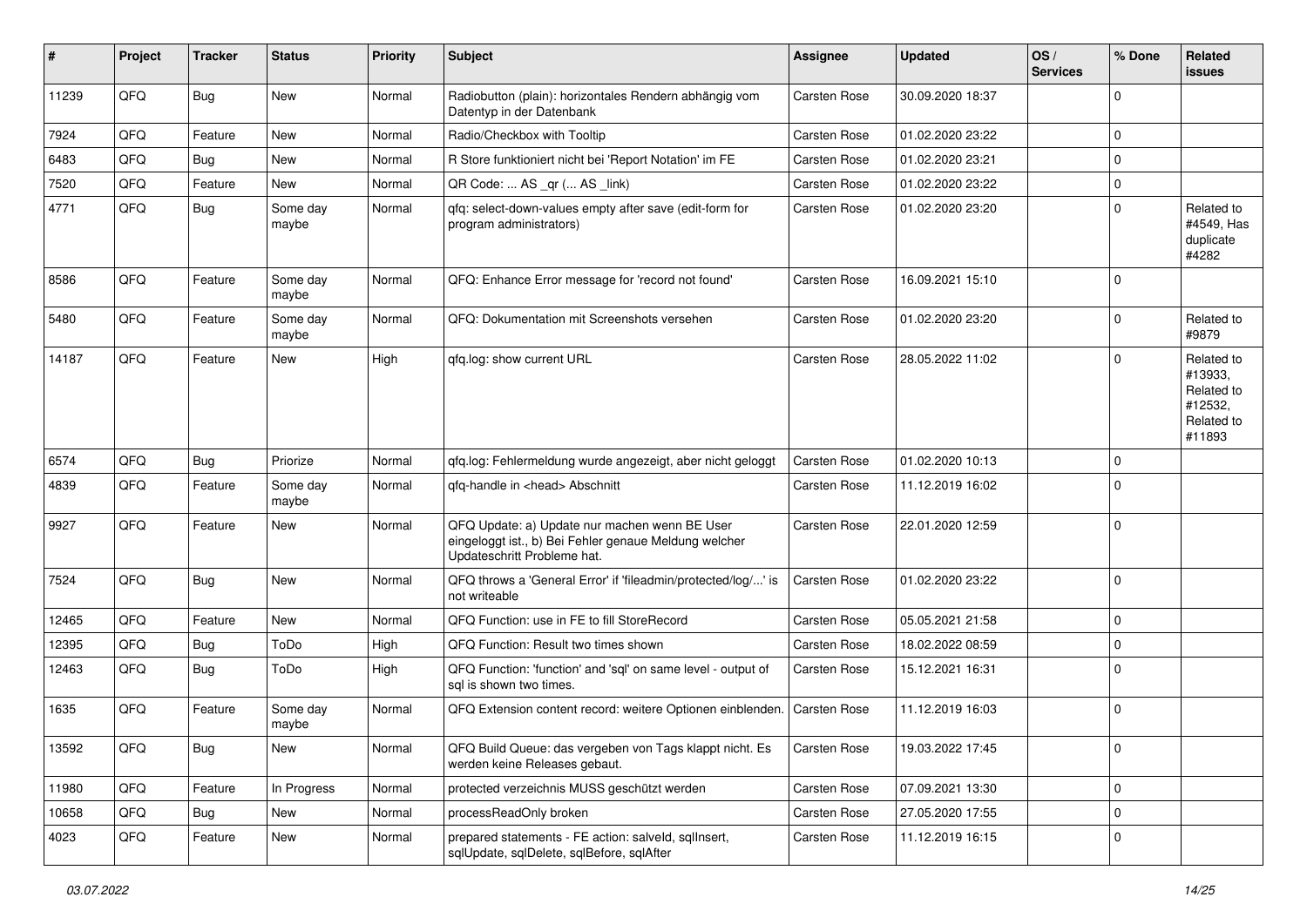| #     | Project | <b>Tracker</b> | <b>Status</b>     | <b>Priority</b> | <b>Subject</b>                                                                                        | <b>Assignee</b>     | <b>Updated</b>   | OS/<br><b>Services</b> | % Done      | Related<br><b>issues</b>                      |
|-------|---------|----------------|-------------------|-----------------|-------------------------------------------------------------------------------------------------------|---------------------|------------------|------------------------|-------------|-----------------------------------------------|
| 8204  | QFQ     | Feature        | Priorize          | High            | Position 'required mark'                                                                              | Carsten Rose        | 16.06.2021 13:44 |                        | $\mathbf 0$ |                                               |
| 10080 | QFQ     | Feature        | New               | Normal          | Popup on 'save' / 'close': configure dialog (answer<br>yes/no/cancle/)                                | <b>Carsten Rose</b> | 28.03.2021 20:52 |                        | $\Omega$    | Is duplicate<br>of #12262                     |
| 11668 | QFQ     | Bug            | New               | Normal          | Play function.sql - problem with mysql                                                                | <b>Carsten Rose</b> | 03.05.2021 20:48 |                        | $\mathbf 0$ |                                               |
| 8668  | QFQ     | Bug            | New               | High            | Pill disabled: dyamic mode 'hidden' not respected - FE is still<br>required                           | <b>Carsten Rose</b> | 03.05.2021 21:14 |                        | $\Omega$    |                                               |
| 10819 | QFQ     | Feature        | <b>New</b>        | Normal          | Persistent SIP - second try                                                                           | <b>Carsten Rose</b> | 29.06.2020 23:02 |                        | $\mathbf 0$ | Related to<br>#6261                           |
| 6261  | QFQ     | Feature        | <b>New</b>        | Normal          | Persistent SIP                                                                                        | <b>Carsten Rose</b> | 12.06.2021 09:07 |                        | $\Omega$    | Related to<br>#10819                          |
| 7336  | QFQ     | Feature        | Some day<br>maybe | Normal          | PDF Upload: disallow PDFs with specific Meta information                                              | <b>Carsten Rose</b> | 11.12.2019 16:01 |                        | $\Omega$    |                                               |
| 5715  | QFQ     | Feature        | <b>New</b>        | High            | PDF Caching                                                                                           | <b>Carsten Rose</b> | 03.05.2021 21:14 |                        | 0           | Related to<br>#5851,<br>Related to<br>#6357   |
| 8101  | QFQ     | Feature        | Some day<br>maybe | Normal          | Password hash: support further hashing methods                                                        | Carsten Rose        | 16.09.2021 15:10 |                        | $\mathbf 0$ |                                               |
| 7681  | QFQ     | Feature        | New               | Normal          | Optional switch off 'check for modified record'                                                       | <b>Carsten Rose</b> | 01.02.2020 23:21 |                        | $\Omega$    |                                               |
| 7650  | QFQ     | Bug            | <b>New</b>        | High            | Optional do not show 'required' sign on FormElement                                                   | Carsten Rose        | 03.05.2021 21:14 |                        | $\Omega$    |                                               |
| 14175 | QFQ     | Bug            | In Progress       | Normal          | Opening a form with no QFQ Session cookie fails                                                       | Carsten Rose        | 03.06.2022 10:40 |                        | 0           |                                               |
| 7685  | QFQ     | Bug            | New               | Normal          | Open FormElement from QFQ error message and save<br>modified record: error about missing {{formId:F}} | Carsten Rose        | 01.02.2020 23:22 |                        | $\Omega$    |                                               |
| 10011 | QFQ     | Feature        | Priorize          | Normal          | Offer new STORE_TYPO3 Variable 'beUser', 'beEmail'                                                    | <b>Carsten Rose</b> | 08.05.2021 09:51 |                        | $\Omega$    | Related to<br>#10012,<br>Related to<br>#12511 |
| 14090 | QFQ     | Feature        | <b>New</b>        | Normal          | Nützliche _script funktionen                                                                          | <b>Carsten Rose</b> | 28.05.2022 11:03 |                        | $\Omega$    |                                               |
| 12133 | QFQ     | Bug            | New               | Normal          | NPM, phpSpreadSheet aktualisieren                                                                     | <b>Carsten Rose</b> | 15.03.2021 09:04 |                        | 0           |                                               |
| 5782  | QFQ     | Feature        | New               | Normal          | NextCloud API                                                                                         | Carsten Rose        | 01.02.2020 10:02 |                        | $\mathbf 0$ |                                               |
| 6437  | QFQ     | Feature        | New               | Normal          | Neuer Mode Button bei FormElementen                                                                   | <b>Carsten Rose</b> | 01.02.2020 23:21 |                        | $\Omega$    | Related to<br>#9668,<br>Blocked by<br>#9678   |
| 12023 | QFQ     | Feature        | New               | Normal          | MySQL Stored Precdure: QDECODESPECIALCHAR()                                                           | Carsten Rose        | 16.02.2021 11:16 |                        | $\mathbf 0$ | Related to<br>#12022                          |
| 11667 | QFQ     | Bug            | New               | Normal          | MySQL mariadb-server-10.3: Incorrect datetime value                                                   | Carsten Rose        | 03.05.2021 20:48 |                        | $\mathbf 0$ |                                               |
| 9579  | QFQ     | Feature        | Some day<br>maybe | Normal          | Multiform with Process Row                                                                            | Carsten Rose        | 11.12.2019 16:01 |                        | 0           |                                               |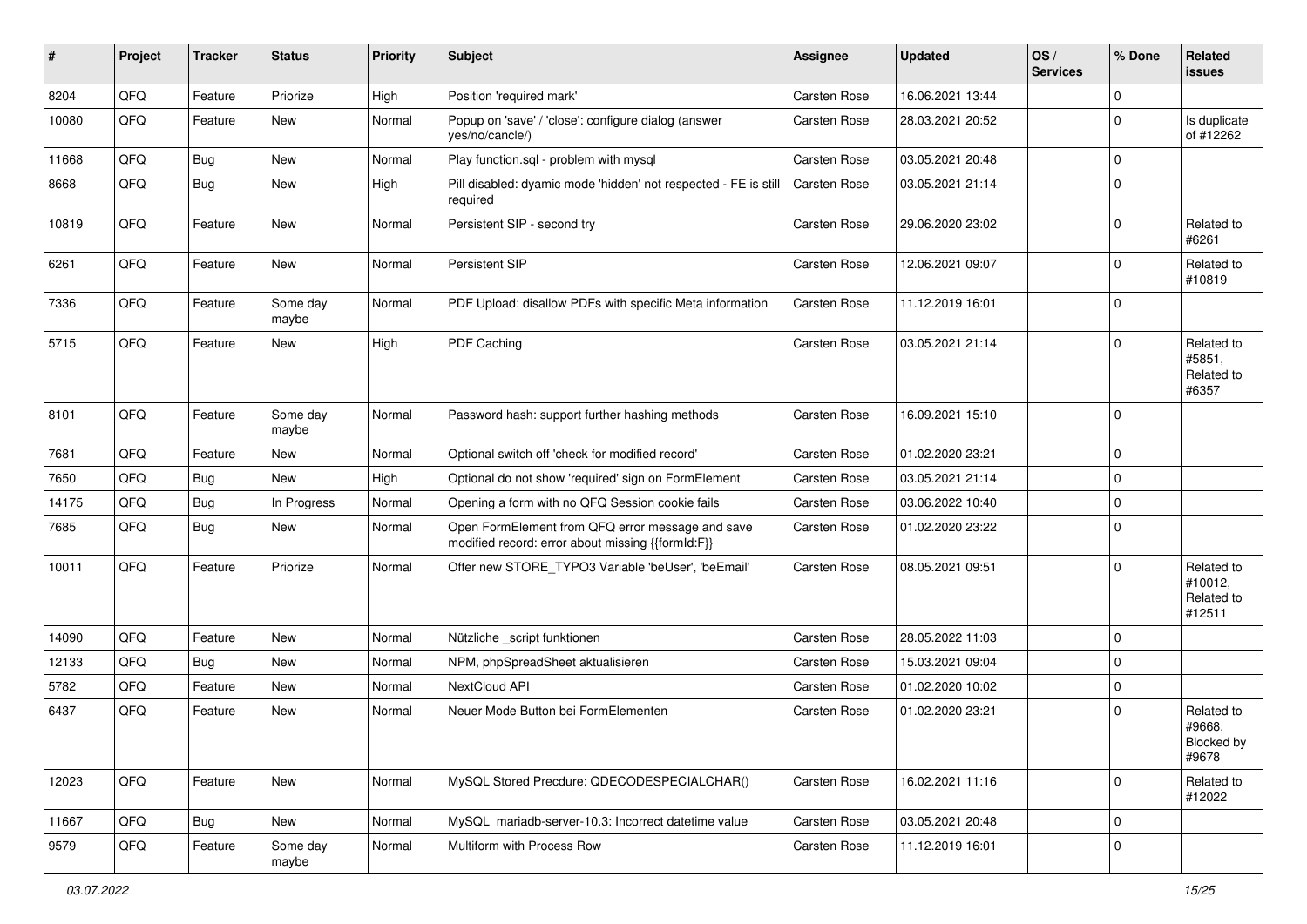| #     | <b>Project</b> | <b>Tracker</b> | <b>Status</b>     | <b>Priority</b> | <b>Subject</b>                                                                           | Assignee            | <b>Updated</b>   | OS/<br><b>Services</b> | % Done         | Related<br>issues                                                    |
|-------|----------------|----------------|-------------------|-----------------|------------------------------------------------------------------------------------------|---------------------|------------------|------------------------|----------------|----------------------------------------------------------------------|
| 11695 | QFQ            | Bug            | <b>New</b>        | Normal          | MultiForm required FE Error                                                              | <b>Carsten Rose</b> | 04.12.2020 13:34 |                        | $\Omega$       |                                                                      |
| 5695  | QFQ            | Feature        | In Progress       | Normal          | Multiform                                                                                | <b>Carsten Rose</b> | 02.01.2021 18:38 |                        | $\Omega$       |                                                                      |
| 12325 | QFO            | Bug            | Priorize          | Normal          | MultiDB form.dblndex not working for report syntax                                       | Carsten Rose        | 07.09.2021 13:37 |                        | $\Omega$       | Related to<br>#12145.<br>Related to<br>#12314                        |
| 10714 | QFQ            | Feature        | <b>New</b>        | Normal          | multi Table Form                                                                         | <b>Carsten Rose</b> | 16.03.2021 18:44 |                        | $\Omega$       |                                                                      |
| 11516 | QFQ            | Feature        | New               | Normal          | Multi Page Form (Previous/Next Buttons)                                                  | <b>Carsten Rose</b> | 16.03.2021 17:52 |                        | $\mathbf 0$    |                                                                      |
| 4365  | QFQ            | Feature        | Some day<br>maybe | Normal          | Multi Language: new way of config                                                        | Carsten Rose        | 01.02.2020 23:20 |                        | $\mathbf 0$    |                                                                      |
| 13330 | QFQ            | Feature        | In Progress       | Normal          | Multi Form: Upload                                                                       | <b>Carsten Rose</b> | 07.11.2021 12:40 |                        | 50             | Related to<br>#9706                                                  |
| 13332 | QFQ            | Bug            | <b>New</b>        | Normal          | Multi Form: Required Felder werden visuell nicht markiert.                               | <b>Carsten Rose</b> | 19.03.2022 17:47 |                        | $\Omega$       |                                                                      |
| 13331 | QFQ            | Bug            | New               | Normal          | Multi Form: Clear Icon misplaced                                                         | Carsten Rose        | 19.03.2022 17:47 |                        | $\Omega$       |                                                                      |
| 10508 | QFQ            | Bug            | New               | High            | Multi Form broken on Multi DB Instance                                                   | Carsten Rose        | 03.05.2021 21:12 |                        | $\mathbf 0$    |                                                                      |
| 9706  | QFQ            | Feature        | New               | Normal          | Multi File Upload (hidden template group)                                                | <b>Carsten Rose</b> | 01.02.2020 23:22 |                        | $\Omega$       | Related to<br>#7521,<br>Related to<br>#5562,<br>Related to<br>#13330 |
| 5459  | QFQ            | Bug            | <b>New</b>        | High            | Multi DB: spread system tables between 'QFQ' and<br>'Data'-DB                            | <b>Carsten Rose</b> | 03.05.2021 21:14 |                        | $\Omega$       | Related to<br>#4720                                                  |
| 10015 | QFQ            | Feature        | Priorize          | Normal          | Monospace in Textarea                                                                    | <b>Carsten Rose</b> | 03.02.2020 13:40 |                        | $\overline{0}$ |                                                                      |
| 6765  | QFQ            | Feature        | <b>New</b>        | Normal          | Moeglichkeit via QFQ eigene Logs zu schreiben                                            | <b>Carsten Rose</b> | 01.02.2020 23:21 |                        | $\Omega$       |                                                                      |
| 11523 | QFQ            | Feature        | New               | Normal          | Mit dynamic Update erkennen, ob Upload gemacht wurde                                     | <b>Carsten Rose</b> | 13.11.2020 15:07 |                        | $\Omega$       | Related to<br>#9533                                                  |
| 10014 | QFQ            | Feature        | <b>New</b>        | Normal          | Manual.rst: describe behaviour and process order of<br>fillStoreVar, slaveId, sqlBefore, | <b>Carsten Rose</b> | 01.02.2020 22:31 |                        | $\Omega$       |                                                                      |
| 9208  | QFQ            | Feature        | <b>New</b>        | Normal          | Manage 'recent' records                                                                  | Carsten Rose        | 01.02.2020 23:22 |                        | $\Omega$       |                                                                      |
| 11747 | QFQ            | Feature        | New               | Normal          | Maintenance Page with Redirect                                                           | <b>Carsten Rose</b> | 03.05.2021 20:47 |                        | $\Omega$       | Related to<br>#11741                                                 |
| 2084  | QFQ            | Feature        | Some day<br>maybe | Normal          | Mailto mit encryption: Subrecord                                                         | Carsten Rose        | 11.12.2019 16:03 |                        | $\Omega$       | Related to<br>#2082                                                  |
| 3504  | QFQ            | Feature        | New               | Normal          | Logging: welche Action FEs werden wann wie ausgefuehrt                                   | <b>Carsten Rose</b> | 01.02.2020 23:21 |                        | $\Omega$       | Related to<br>#5458,<br>Related to<br>#4092                          |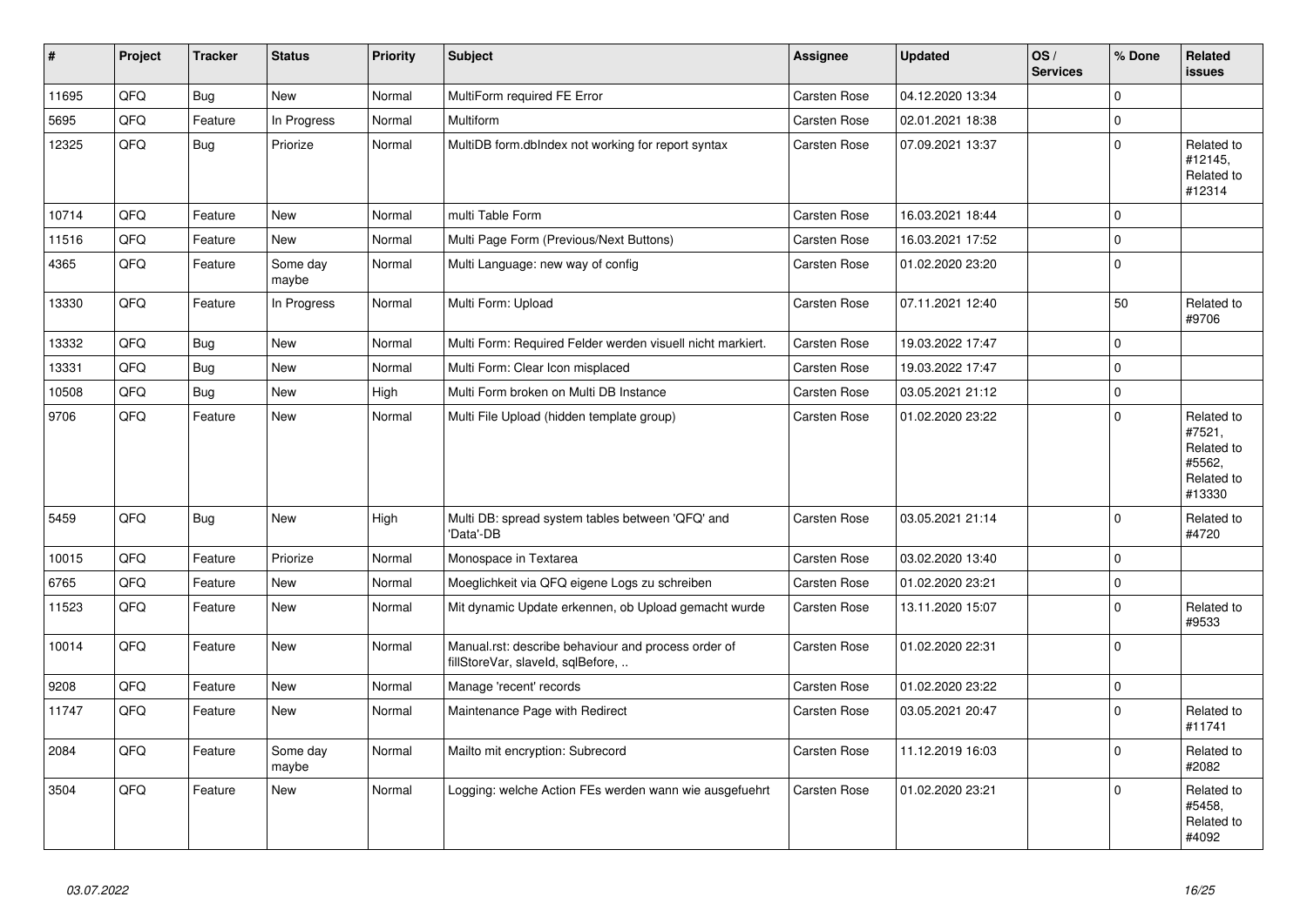| #     | Project | <b>Tracker</b> | <b>Status</b>     | <b>Priority</b> | <b>Subject</b>                                                                                           | <b>Assignee</b>     | <b>Updated</b>   | OS/<br><b>Services</b> | % Done         | Related<br><b>issues</b>                                                |
|-------|---------|----------------|-------------------|-----------------|----------------------------------------------------------------------------------------------------------|---------------------|------------------|------------------------|----------------|-------------------------------------------------------------------------|
| 5852  | QFQ     | Feature        | Some day<br>maybe | Normal          | Logging: mail.log / sql.log - im FE anzeigen und via AJAX<br>aktualisieren                               | Carsten Rose        | 01.02.2020 23:19 |                        | $\Omega$       | Related to<br>#5885                                                     |
| 2361  | QFQ     | Feature        | New               | Normal          | Logging wer/wann/wo welches Formular aufgerufen hat                                                      | <b>Carsten Rose</b> | 11.12.2019 16:15 |                        | $\Omega$       | Related to<br>#4432,<br>Related to<br>#7480                             |
| 9777  | QFQ     | Feature        | New               | Normal          | Logging QFQ Variables                                                                                    | Carsten Rose        | 16.12.2019 17:17 |                        | $\mathbf 0$    |                                                                         |
| 8702  | QFQ     | Feature        | <b>New</b>        | Normal          | Load Record which is locked: missing user info                                                           | <b>Carsten Rose</b> | 11.12.2019 16:16 |                        | 0              | Related to<br>#9789                                                     |
| 3457  | QFQ     | Feature        | Some day<br>maybe | Normal          | LDAP: concat multi values to one single entry                                                            | <b>Carsten Rose</b> | 11.12.2019 16:02 |                        | $\overline{0}$ |                                                                         |
| 14371 | QFQ     | Feature        | Priorize          | Normal          | LDAP via REPORT                                                                                          | <b>Carsten Rose</b> | 19.06.2022 16:37 |                        | $\overline{0}$ |                                                                         |
| 10593 | QFQ     | Feature        | New               | Normal          | label2: text behind input element                                                                        | <b>Carsten Rose</b> | 16.05.2020 10:57 |                        | $\Omega$       |                                                                         |
| 10443 | QFQ     | Feature        | In Progress       | Normal          | Konzept_api / _live                                                                                      | <b>Carsten Rose</b> | 07.05.2020 09:39 |                        | $\mathbf 0$    |                                                                         |
| 1946  | QFQ     | Feature        | Some day<br>maybe | Normal          | Kontrolle ob der ReadOnly Modus bei den<br>Formularelementen korrekt implementiert ist                   | <b>Carsten Rose</b> | 11.12.2019 16:03 |                        | $\Omega$       |                                                                         |
| 4259  | QFQ     | Feature        | Some day<br>maybe | Normal          | Instant trigger a cron job                                                                               | Carsten Rose        | 11.12.2019 16:03 |                        | $\overline{0}$ |                                                                         |
| 7522  | QFQ     | Feature        | Priorize          | Normal          | Inserting default index.html to folder (Avoid Apache Indexing)                                           | <b>Carsten Rose</b> | 01.02.2020 10:13 |                        | $\mathbf 0$    |                                                                         |
| 9517  | QFQ     | Feature        | In Progress       | High            | Input multiple tags with typeahead                                                                       | <b>Carsten Rose</b> | 03.05.2021 21:14 |                        | 40             | Related to<br>#10150                                                    |
| 9834  | QFQ     | Bug            | Priorize          | Normal          | Input elements with tag 'disabled' are missing on<br>form-submit: server option 'processReadOnly' broken | <b>Carsten Rose</b> | 07.12.2021 16:43 |                        | $\Omega$       | Related to<br>#9691,<br>Related to<br>#5305, Has<br>duplicate<br>#12331 |
| 11036 | QFQ     | Feature        | Some day<br>maybe | Normal          | inline report editor permissions                                                                         | <b>Carsten Rose</b> | 16.09.2021 15:09 |                        | $\overline{0}$ | Related to<br>#11323                                                    |
| 14305 | QFQ     | <b>Bug</b>     | New               | Normal          | Inline Report editing does not create history entries                                                    | <b>Carsten Rose</b> | 10.06.2022 11:55 |                        | $\mathbf 0$    |                                                                         |
| 4659  | QFQ     | Bug            | Some day<br>maybe | Normal          | infoButtonExtra                                                                                          | Carsten Rose        | 01.02.2020 23:20 |                        | $\overline{0}$ |                                                                         |
| 14091 | QFQ     | Bug            | <b>New</b>        | Normal          | inconsistent template path for twig                                                                      | <b>Carsten Rose</b> | 19.04.2022 18:36 |                        | $\overline{0}$ |                                                                         |
| 7453  | QFQ     | Feature        | Some day<br>maybe | Normal          | import / export forms QFQ                                                                                | Carsten Rose        | 16.09.2021 15:10 |                        | $\overline{0}$ |                                                                         |
| 12513 | QFQ     | <b>Bug</b>     | New               | High            | Implement server side check of maxlength                                                                 | Carsten Rose        | 07.12.2021 17:19 |                        | $\mathbf 0$    |                                                                         |
| 7660  | QFQ     | Feature        | New               | Normal          | IMAP: import mails to DB, move / delete mails                                                            | Carsten Rose        | 01.02.2020 09:52 |                        | $\mathbf 0$    |                                                                         |
| 8217  | QFQ     | Feature        | New               | Normal          | if-elseif-else construct                                                                                 | Carsten Rose        | 16.03.2021 18:41 |                        | $\mathbf 0$    | Related to<br>#10716                                                    |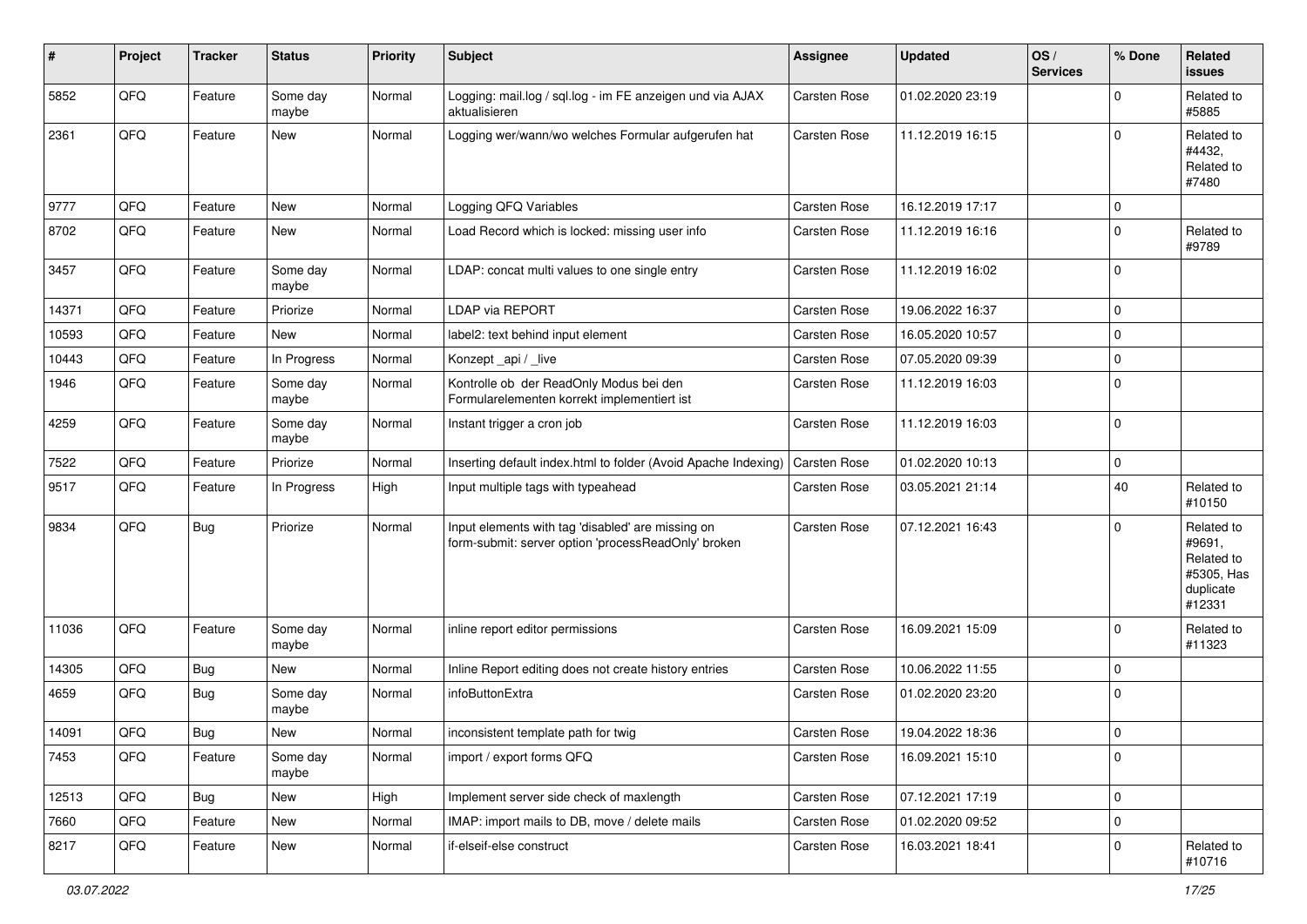| #     | Project | <b>Tracker</b> | <b>Status</b>     | <b>Priority</b> | <b>Subject</b>                                                                                                                      | <b>Assignee</b>     | <b>Updated</b>   | OS/<br><b>Services</b> | % Done         | Related<br>issues                            |
|-------|---------|----------------|-------------------|-----------------|-------------------------------------------------------------------------------------------------------------------------------------|---------------------|------------------|------------------------|----------------|----------------------------------------------|
| 12480 | QFQ     | Feature        | <b>New</b>        | Normal          | If QFQ upgrade is running, block further request                                                                                    | Carsten Rose        | 03.05.2021 20:45 |                        | 0              |                                              |
| 11702 | QFQ     | Feature        | <b>New</b>        | Normal          | HTML Special Char makes no sense for 'allbut' if '&' is<br>forbidden                                                                | Carsten Rose        | 07.12.2021 16:35 |                        | $\mathbf 0$    | Related to<br>#5112,<br>Related to<br>#14320 |
| 14283 | QFQ     | <b>Bug</b>     | Priorize          | Normal          | HEIC / HEIF convert doesn't trigger                                                                                                 | <b>Carsten Rose</b> | 19.06.2022 16:37 |                        | $\mathbf 0$    |                                              |
| 10095 | QFQ     | Feature        | Some day<br>maybe | Normal          | Generic Gitlab Integration into QFQ                                                                                                 | <b>Carsten Rose</b> | 16.09.2021 15:10 |                        | $\mathbf 0$    |                                              |
| 9900  | QFQ     | Feature        | Priorize          | Normal          | Generic API Call: tt-content record >> JSON                                                                                         | Carsten Rose        | 01.02.2020 10:13 |                        | $\mathbf 0$    |                                              |
| 3570  | QFQ     | Bug            | Some day<br>maybe | High            | Formular mit prmitnew permitEdit=Always wird nicht<br>aufgerufen (ist leer)                                                         | <b>Carsten Rose</b> | 03.05.2021 21:14 |                        | $\Omega$       |                                              |
| 6609  | QFQ     | Feature        | <b>New</b>        | Normal          | Formlet: JSON API erweitern                                                                                                         | <b>Carsten Rose</b> | 01.02.2020 23:21 |                        | 50             |                                              |
| 6602  | QFQ     | Feature        | <b>New</b>        | Normal          | Formlet: in Report auf Mausklick ein mini-form oeffnen                                                                              | <b>Carsten Rose</b> | 11.12.2019 16:16 |                        | $\mathbf 0$    |                                              |
| 10322 | QFQ     | <b>Bug</b>     | <b>New</b>        | Normal          | FormElement / Radio: missing column 'enum' >> FE not<br>reported                                                                    | <b>Carsten Rose</b> | 07.05.2020 09:37 |                        | $\Omega$       |                                              |
| 7890  | QFQ     | Bug            | <b>New</b>        | Normal          | FormElement 'required': extraButtonInfo not aligned                                                                                 | <b>Carsten Rose</b> | 11.06.2021 21:17 |                        | $\mathbf 0$    | Related to<br>#11517                         |
| 8034  | QFQ     | Feature        | Priorize          | Normal          | FormElement 'data': 22.22.2222 should not be accepted                                                                               | <b>Carsten Rose</b> | 01.02.2020 10:13 |                        | $\mathbf 0$    |                                              |
| 4008  | QFQ     | Bug            | Some day<br>maybe | Normal          | FormElemen.type=sendmail: wrong 'TO' if 'real<br>name <rea@mail.to>' is used</rea@mail.to>                                          | Carsten Rose        | 11.12.2019 16:03 |                        | $\mathbf 0$    |                                              |
| 7290  | QFQ     | Feature        | Priorize          | Normal          | FormEditor: title as textarea if LEN(title)>60                                                                                      | <b>Carsten Rose</b> | 01.02.2020 10:13 |                        | $\mathbf 0$    | Blocked by<br>#7682                          |
| 14290 | QFQ     | Feature        | Priorize          | Normal          | FormEditor: Show Table Definition                                                                                                   | <b>Carsten Rose</b> | 19.06.2022 16:37 |                        | $\mathbf 0$    |                                              |
| 8083  | QFQ     | <b>Bug</b>     | <b>New</b>        | High            | FormEditor: primary table list does not respect<br>'indexDb={{indexData:Y}}'                                                        | Carsten Rose        | 03.05.2021 21:14 |                        | $\mathbf 0$    | Has<br>duplicate<br>#6678                    |
| 3350  | QFQ     | Feature        | Some day<br>maybe | Normal          | FormEditor: Hilfetext hinter 'checktype'                                                                                            | Carsten Rose        | 11.12.2019 16:02 |                        | $\mathbf 0$    |                                              |
| 9537  | QFQ     | Feature        | New               | Normal          | FormEditor: Edit fieldset in FrontEnd                                                                                               | <b>Carsten Rose</b> | 01.02.2020 23:22 |                        | $\mathbf 0$    |                                              |
| 3877  | QFQ     | Feature        | Some day<br>maybe | Normal          | FormEditor: die Felder die aktuell nicht gebraucht werden<br>nur auf readonly/disabled setzen (nicht ausblenden > das<br>irritiert. | Carsten Rose        | 11.12.2019 16:03 |                        | $\mathbf 0$    |                                              |
| 6998  | QFQ     | Feature        | Priorize          | Normal          | Form: with debug=on show column information as tooltip of<br>column label                                                           | <b>Carsten Rose</b> | 01.02.2020 10:13 |                        | $\overline{0}$ |                                              |
| 12468 | QFQ     | <b>Bug</b>     | New               | Urgent          | Form: update Form.title after save                                                                                                  | Carsten Rose        | 03.05.2021 21:12 |                        | $\mathbf 0$    |                                              |
| 6289  | QFQ     | Feature        | New               | Normal          | Form: Log                                                                                                                           | Carsten Rose        | 01.02.2020 23:21 |                        | $\overline{0}$ |                                              |
| 3708  | QFQ     | Feature        | Some day<br>maybe | Normal          | Form: input - 'specialchars', 'none'  gewisse tags erlauben,<br>andere verbieten                                                    | <b>Carsten Rose</b> | 11.12.2019 16:02 |                        | $\overline{0}$ | Related to<br>#14320                         |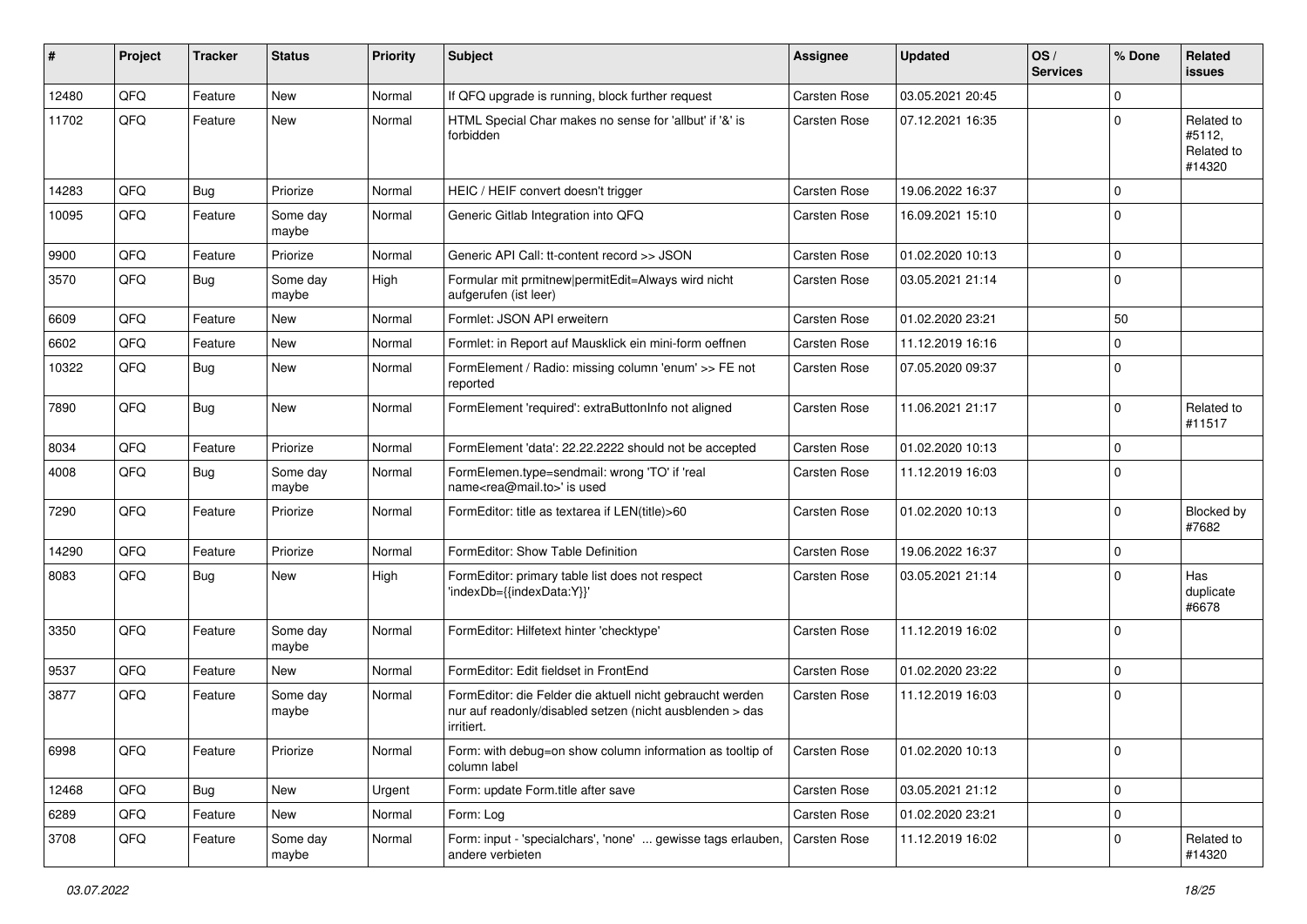| ∦     | Project | <b>Tracker</b> | <b>Status</b>     | <b>Priority</b> | <b>Subject</b>                                                                                                                                                   | <b>Assignee</b>     | <b>Updated</b>   | OS/<br><b>Services</b> | % Done      | Related<br>issues                            |
|-------|---------|----------------|-------------------|-----------------|------------------------------------------------------------------------------------------------------------------------------------------------------------------|---------------------|------------------|------------------------|-------------|----------------------------------------------|
| 9773  | QFQ     | <b>Bug</b>     | New               | Normal          | form.parameter.formModeGlobal=requiredOff                                                                                                                        | <b>Carsten Rose</b> | 01.02.2020 15:56 |                        | 0           |                                              |
| 9668  | QFQ     | Feature        | Priorize          | Normal          | Form.mode: rename 'hidden' to 'hide'                                                                                                                             | <b>Carsten Rose</b> | 05.05.2021 22:14 |                        | 0           | Related to<br>#6437                          |
| 12581 | QFQ     | <b>Bug</b>     | New               | Normal          | Form forward=close: Record 'new' in new browser tab > save Carsten Rose<br>(& close) >> Form is not reloaded with new created record id<br>and stays in mode=new |                     | 19.03.2022 17:48 |                        | 0           |                                              |
| 5983  | QFQ     | Feature        | Some dav<br>maybe | Normal          | Form Submit (save & update): normalize date/-time FE                                                                                                             | <b>Carsten Rose</b> | 01.02.2020 23:19 |                        | 0           |                                              |
| 5557  | QFQ     | Bug            | Some day<br>maybe | Normal          | Form load: STORE_RECORD filled, but should be empty                                                                                                              | <b>Carsten Rose</b> | 01.02.2020 23:19 |                        | $\mathbf 0$ |                                              |
| 12315 | QFQ     | Feature        | Some day<br>maybe | Normal          | Form History (Diffs) / Backups                                                                                                                                   | <b>Carsten Rose</b> | 16.09.2021 15:10 |                        | $\Omega$    |                                              |
| 11322 | QFQ     | Feature        | Some day<br>maybe | Normal          | Form Element JSON - (multiline parameter field)                                                                                                                  | <b>Carsten Rose</b> | 16.09.2021 15:10 |                        | $\Omega$    |                                              |
| 4756  | QFQ     | Bug            | New               | Normal          | Form dirty even nothing changes                                                                                                                                  | <b>Carsten Rose</b> | 11.12.2019 16:16 |                        | $\mathbf 0$ |                                              |
| 9602  | QFQ     | Feature        | New               | Normal          | Form definition as JSON                                                                                                                                          | <b>Carsten Rose</b> | 01.02.2020 23:21 |                        | 0           | Related to<br>#9600                          |
| 8336  | QFQ     | Feature        | New               | Normal          | Form > modified > Close New: a) Optional disable popup, b)<br>custom text, c) mode on save: close stay                                                           | <b>Carsten Rose</b> | 01.02.2020 23:22 |                        | 0           | Related to<br>#8335                          |
| 6462  | QFQ     | Bug            | <b>New</b>        | Normal          | File Upload: Nutzlose Fehlermeldung wenn Datei zu gross                                                                                                          | <b>Carsten Rose</b> | 01.02.2020 23:21 |                        | $\Omega$    | Related to<br>#6139                          |
| 4413  | QFQ     | Feature        | New               | Normal          | fieldset: show/hidden, modeSql, dynamicUpdate                                                                                                                    | <b>Carsten Rose</b> | 09.02.2022 15:19 |                        | $\mathbf 0$ |                                              |
| 4872  | QFQ     | Feature        | Some day<br>maybe | Normal          | Fields of Typo3 page available in STORE_TYPO3                                                                                                                    | <b>Carsten Rose</b> | 01.02.2020 23:19 |                        | 0           |                                              |
| 10937 | QFQ     | Bug            | New               | Normal          | Fehler mit abhängigen Select- Feldern beim Positionieren                                                                                                         | <b>Carsten Rose</b> | 12.11.2020 23:45 |                        | 0           |                                              |
| 7920  | QFQ     | Feature        | New               | Normal          | FE: Syntax Highlight, Zeinlenumbruch                                                                                                                             | <b>Carsten Rose</b> | 01.02.2020 10:03 |                        | 0           |                                              |
| 7512  | QFQ     | Bug            | New               | Normal          | FE: inputType=number >> 'pattern' is not respected                                                                                                               | Carsten Rose        | 01.02.2020 23:22 |                        | 0           |                                              |
| 9533  | QFQ     | Bug            | New               | Normal          | FE.type=upload: Check in 'beforeSave' if upload is given                                                                                                         | <b>Carsten Rose</b> | 01.02.2020 23:22 |                        | $\Omega$    | Related to<br>#11523                         |
| 9534  | QFQ     | Bug            | Priorize          | Urgent          | FE.type=upload: 'Unknown Mode: ID"                                                                                                                               | <b>Carsten Rose</b> | 03.05.2021 21:14 |                        | $\Omega$    | Related to<br>#9532                          |
| 8037  | QFQ     | <b>Bug</b>     | Priorize          | Normal          | FE.type=upload (advanced mode): {{slaveld:V}} missing<br>during dynamic update                                                                                   | <b>Carsten Rose</b> | 01.02.2020 10:13 |                        | $\Omega$    |                                              |
| 9347  | QFQ     | Bug            | New               | High            | FE.type=upload with dynamic show/hidden: required not<br>detected                                                                                                | Carsten Rose        | 12.06.2021 10:40 |                        | 0           | Related to<br>#5305,<br>Related to<br>#12398 |
| 12162 | QFQ     | Feature        | New               | Normal          | FE.type=sendmail: personalized mailing (several mails) via<br>template                                                                                           | Carsten Rose        | 03.05.2021 20:45 |                        | $\mathbf 0$ |                                              |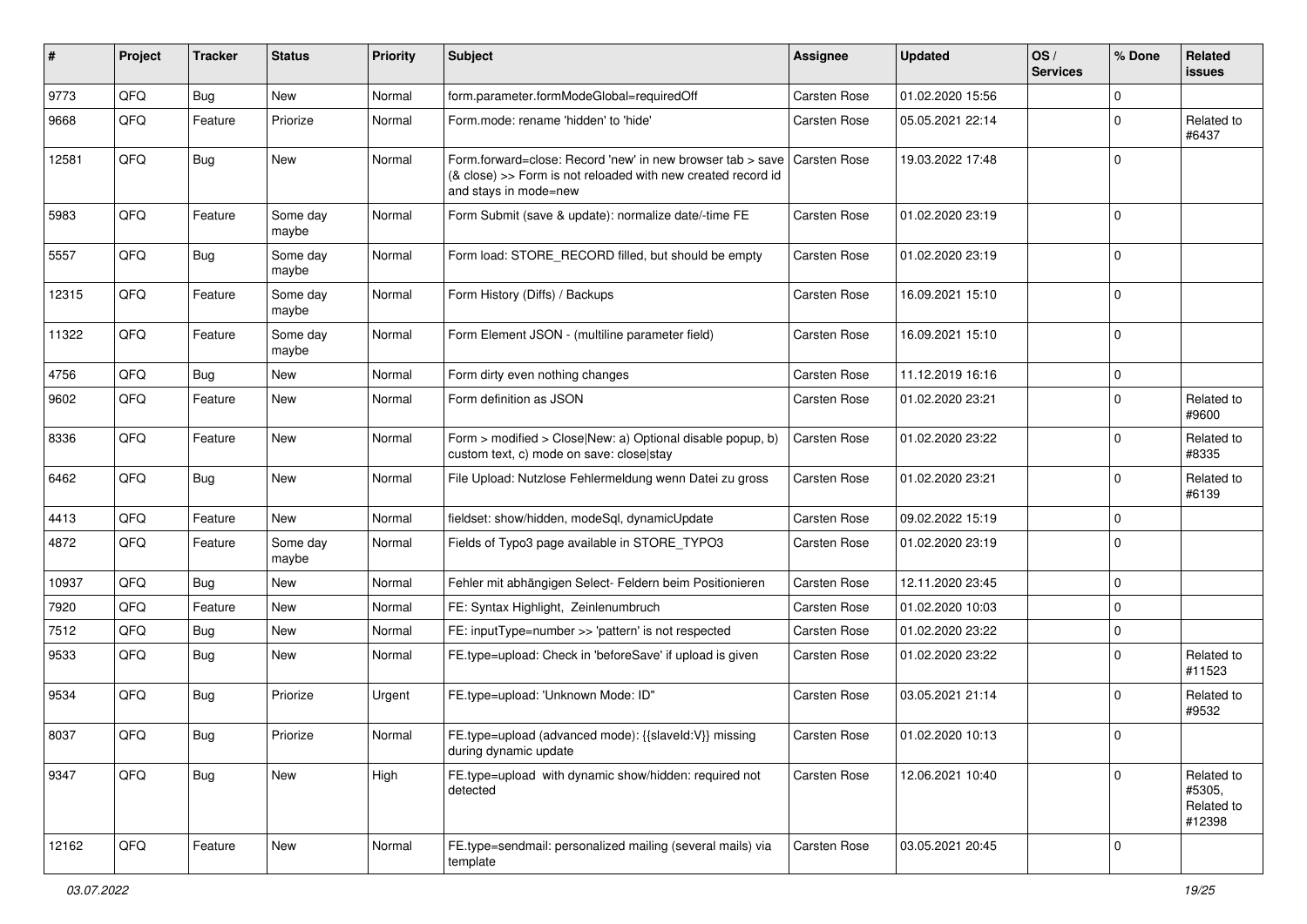| ∦     | Project | <b>Tracker</b> | <b>Status</b>     | <b>Priority</b> | Subject                                                                                                              | Assignee            | <b>Updated</b>   | OS/<br><b>Services</b> | % Done         | Related<br>issues                                                     |
|-------|---------|----------------|-------------------|-----------------|----------------------------------------------------------------------------------------------------------------------|---------------------|------------------|------------------------|----------------|-----------------------------------------------------------------------|
| 10082 | QFQ     | Bug            | <b>New</b>        | Normal          | FE.type=SELECT - 'sanatize' Class                                                                                    | <b>Carsten Rose</b> | 07.05.2020 09:36 |                        | $\Omega$       | Related to<br>#10081                                                  |
| 7899  | QFQ     | Bug            | New               | High            | Fe.type=password / retype / required: always complain about   Carsten Rose<br>missing value                          |                     | 03.05.2021 21:14 |                        | $\Omega$       |                                                                       |
| 9317  | QFQ     | Bug            | New               | Normal          | FE.type=note: with dynamic show/hidden an empty label<br>causes trouble                                              | <b>Carsten Rose</b> | 01.02.2020 23:22 |                        | $\mathbf 0$    |                                                                       |
| 8049  | QFQ     | Bug            | New               | Normal          | FE.type=note, column 'value': text moves some pixel to top<br>after save                                             | <b>Carsten Rose</b> | 01.02.2020 23:22 |                        | $\Omega$       |                                                                       |
| 5559  | QFQ     | Bug            | New               | Normal          | FE.type = Upload: 'accept' might contain variables                                                                   | <b>Carsten Rose</b> | 11.05.2020 21:23 |                        | $\Omega$       |                                                                       |
| 5021  | QFQ     | Bug            | Some day<br>maybe | Normal          | FE.typ=extra - during save displays error 'datum2' already<br>filled in STORE SIP - the value is stored nevertheless | Carsten Rose        | 01.02.2020 23:19 |                        | $\Omega$       | Related to<br>#3875                                                   |
| 10013 | QFQ     | Feature        | Some day<br>maybe | Normal          | FE.typ=editor: CodeMirror                                                                                            | Carsten Rose        | 08.06.2022 10:37 |                        | $\Omega$       | Related to<br>#12611,<br>Related to<br>#12490.<br>Related to<br>#7732 |
| 8277  | QFQ     | Feature        | Priorize          | Normal          | fe.parameter.default=                                                                                                | <b>Carsten Rose</b> | 01.02.2020 23:17 |                        | $\Omega$       | Related to<br>#8113                                                   |
| 7656  | QFQ     | Bug            | Priorize          | Normal          | FE with required, 'pattern' and 'extraButtonLock': always<br>complain about missing value                            | <b>Carsten Rose</b> | 01.02.2020 10:13 |                        | $\Omega$       |                                                                       |
| 3547  | QFQ     | Bug            | <b>New</b>        | Normal          | FE of type 'note' causes writing of empty fields.                                                                    | <b>Carsten Rose</b> | 01.02.2020 23:21 |                        | $\Omega$       |                                                                       |
| 12040 | QFQ     | Bug            | New               | Normal          | FE Mode 'hidden' für zwei FEs auf einer Zeile                                                                        | <b>Carsten Rose</b> | 18.02.2021 10:13 |                        | $\mathbf 0$    |                                                                       |
| 3750  | QFQ     | Bug            | Some day<br>maybe | Normal          | FE in a row: if one violates check, all are red                                                                      | <b>Carsten Rose</b> | 11.12.2019 16:03 |                        | $\Omega$       |                                                                       |
| 9531  | QFQ     | Bug            | <b>New</b>        | High            | FE File: Dynamic Update / modeSql / required detected even<br>it not set                                             | <b>Carsten Rose</b> | 11.06.2021 20:32 |                        | $\Omega$       | Related to<br>#12398                                                  |
| 7812  | QFQ     | Feature        | New               | Normal          | FE 'Subrecord' - new option 'subrecordShowFilter',<br>'subrecordPaging'                                              | <b>Carsten Rose</b> | 01.02.2020 23:22 |                        | $\Omega$       |                                                                       |
| 9352  | QFQ     | Feature        | <b>New</b>        | Normal          | FE 'Native' fire slaveld, sqlAfter, sqlIns                                                                           | Carsten Rose        | 01.02.2020 23:22 |                        | $\Omega$       |                                                                       |
| 8584  | QFQ     | Feature        | Priorize          | Normal          | FE 'Action' - never assign to Container (except Template<br>Group)                                                   | <b>Carsten Rose</b> | 01.02.2020 10:13 |                        | $\Omega$       |                                                                       |
| 9862  | QFQ     | Bug            | Priorize          | Normal          | Failed writing to sql mail qfq.log should throw an exception                                                         | <b>Carsten Rose</b> | 01.02.2020 10:13 |                        | $\Omega$       |                                                                       |
| 8719  | QFQ     | Feature        | New               | Normal          | extraButtonLock: add support for 0/1                                                                                 | <b>Carsten Rose</b> | 01.02.2020 23:22 |                        | $\Omega$       |                                                                       |
| 4528  | QFQ     | Bug            | Some day<br>maybe | Normal          | extraButtonLock mit SQLAhead Bug                                                                                     | <b>Carsten Rose</b> | 01.02.2020 23:19 |                        | $\overline{0}$ |                                                                       |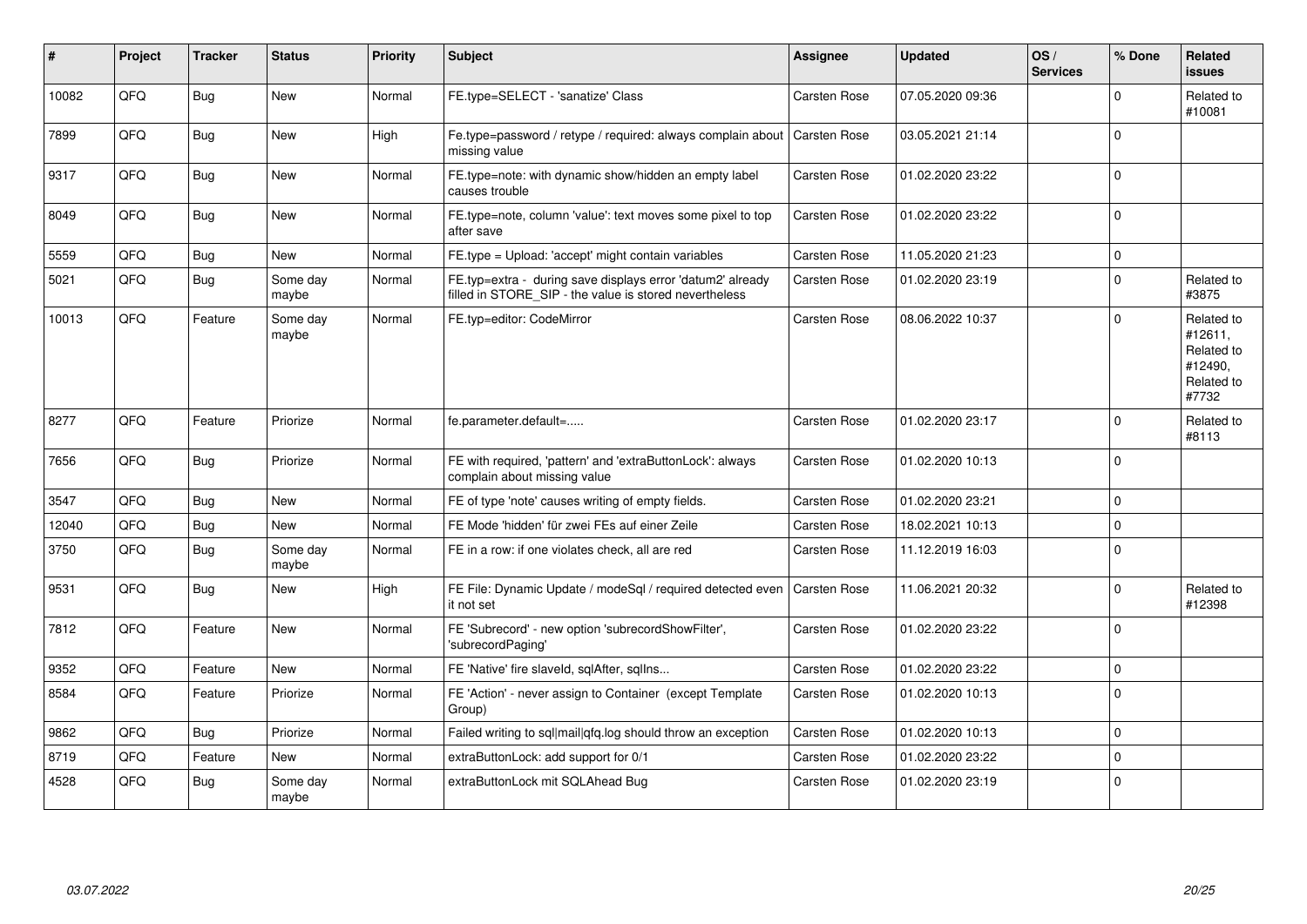| #     | Project        | <b>Tracker</b> | <b>Status</b>     | <b>Priority</b> | <b>Subject</b>                                                                                                          | <b>Assignee</b>     | <b>Updated</b>   | OS/<br><b>Services</b> | % Done       | Related<br>issues                                                                                                              |
|-------|----------------|----------------|-------------------|-----------------|-------------------------------------------------------------------------------------------------------------------------|---------------------|------------------|------------------------|--------------|--------------------------------------------------------------------------------------------------------------------------------|
| 11517 | QFQ            | <b>Bug</b>     | In Progress       | Normal          | extraButtonInfo Broken for multiple FormElements                                                                        | <b>Carsten Rose</b> | 12.05.2022 13:12 |                        | <sup>0</sup> | Related to<br>#7890,<br>Related to<br>#3811, Has<br>duplicate<br>#10905, Has<br>duplicate<br>#10553, Has<br>duplicate<br>#6779 |
| 11217 | QFQ            | Feature        | Some day<br>maybe | Normal          | <b>Extend Script Functionality</b>                                                                                      | <b>Carsten Rose</b> | 16.09.2021 15:10 |                        | $\Omega$     |                                                                                                                                |
| 3900  | QFQ            | Feature        | Some day<br>maybe | Normal          | Extend documentation of 'Copy / Paste'                                                                                  | Carsten Rose        | 11.12.2019 16:03 |                        | $\Omega$     | Related to<br>#3899                                                                                                            |
| 6594  | QFQ            | Feature        | New               | Normal          | Excel: on download, check if there is a valid sip                                                                       | <b>Carsten Rose</b> | 01.02.2020 23:21 |                        | $\mathbf 0$  |                                                                                                                                |
| 12024 | QFQ            | Feature        | New               | Normal          | Excel Export: text columns by default decode<br>htmlspeciachar()                                                        | <b>Carsten Rose</b> | 17.02.2021 23:55 |                        | 0            | Related to<br>#12022                                                                                                           |
| 10976 | QFQ            | Feature        | <b>New</b>        | Normal          | Excel Export Verbesserungen                                                                                             | <b>Carsten Rose</b> | 06.08.2020 10:56 |                        | $\mathbf 0$  |                                                                                                                                |
| 4328  | QFQ            | Bug            | Some day<br>maybe | Normal          | Error Message: Show FE name/number on problems in FE                                                                    | Carsten Rose        | 01.02.2020 23:20 |                        | $\Omega$     |                                                                                                                                |
| 4330  | QFQ            | Feature        | Some day<br>maybe | Normal          | Error Message: report missing {{ / }} in sqlUpdate, sqlInsert,<br>sqlDelete, sqlAfter, sqlBefore in FE action elements. | <b>Carsten Rose</b> | 01.02.2020 23:20 |                        | $\mathbf 0$  |                                                                                                                                |
| 9128  | QFQ            | Feature        | New               | Normal          | Error Message: not replaced variables- a) replace back to '{{'<br>b) underline                                          | Carsten Rose        | 01.02.2020 23:22 |                        | $\Omega$     | Related to<br>#9129                                                                                                            |
| 9127  | QFQ            | <b>Bug</b>     | New               | Normal          | Error Message: change 'roll over' color - text not readable                                                             | <b>Carsten Rose</b> | 01.02.2020 23:22 |                        | 0            |                                                                                                                                |
| 6912  | QFQ            | <b>Bug</b>     | New               | Normal          | error Message Var 'deadline' already set in SIP - in Form<br>with FE.value={{deadline:R:::{{deadlinePeriod:Y}}}}        | <b>Carsten Rose</b> | 01.02.2020 23:21 |                        | $\Omega$     |                                                                                                                                |
| 5132  | QFQ            | Feature        | Some day<br>maybe | Normal          | Error Message sendmail missing attachment: more details                                                                 | <b>Carsten Rose</b> | 01.02.2020 23:19 |                        | $\Omega$     |                                                                                                                                |
| 7547  | QFQ            | Bug            | New               | Normal          | Error Message in afterSave: wrong parameter column<br>reported                                                          | <b>Carsten Rose</b> | 01.02.2020 23:22 |                        | $\mathbf 0$  |                                                                                                                                |
| 6677  | QFQ            | Bug            | New               | Normal          | Error message FE Action Element: no/wrong FE reference<br>who cause the problem.                                        | <b>Carsten Rose</b> | 01.02.2020 23:21 |                        | 0            |                                                                                                                                |
| 9013  | QFQ            | Bug            | New               | Normal          | Error in Twig template not handled                                                                                      | <b>Carsten Rose</b> | 20.10.2021 13:43 |                        | $\mathbf 0$  |                                                                                                                                |
| 6250  | QFQ            | Feature        | In Progress       | Normal          | Enhance layout: a) Subrecord, b) Subrecord-Title                                                                        | Carsten Rose        | 01.02.2020 23:22 |                        | 0            | Related to<br>#5391                                                                                                            |
| 8585  | QFQ            | Feature        | Priorize          | Normal          | Enhance Error message for 'unknown form'                                                                                | Carsten Rose        | 01.02.2020 10:13 |                        | $\mathbf 0$  |                                                                                                                                |
| 5579  | QFQ            | Feature        | Some day<br>maybe | Normal          | Enhance Doc / Presentation: variable type 'link column type'                                                            | Carsten Rose        | 01.02.2020 23:19 |                        | 0            |                                                                                                                                |
| 9783  | $\mathsf{QFQ}$ | <b>Bug</b>     | New               | Normal          | Email with special characters                                                                                           | Carsten Rose        | 01.02.2020 23:22 |                        | 0            |                                                                                                                                |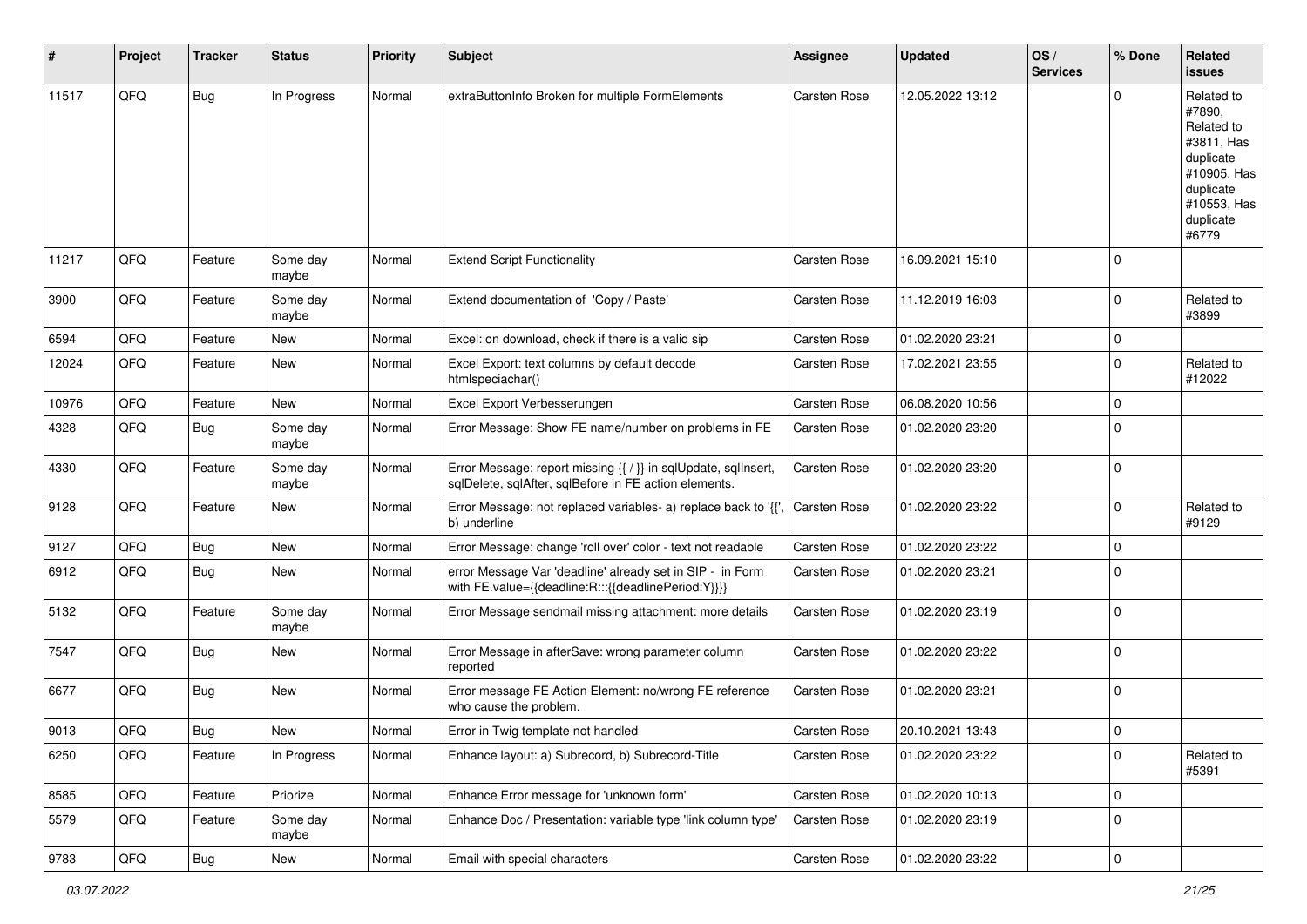| #     | Project | <b>Tracker</b> | <b>Status</b>     | <b>Priority</b> | <b>Subject</b>                                                                                                     | <b>Assignee</b>     | <b>Updated</b>   | OS/<br><b>Services</b> | % Done       | Related<br>issues         |
|-------|---------|----------------|-------------------|-----------------|--------------------------------------------------------------------------------------------------------------------|---------------------|------------------|------------------------|--------------|---------------------------|
| 11460 | QFQ     | Feature        | <b>New</b>        | Normal          | Easier creation of changelog: gitchangelog                                                                         | <b>Carsten Rose</b> | 12.06.2021 10:20 |                        | <sup>0</sup> | Related to<br>#13467      |
| 7109  | QFQ     | Feature        | New               | Normal          | Dynamic Updates: row/element hide                                                                                  | <b>Carsten Rose</b> | 01.02.2020 23:22 |                        | $\Omega$     | Has<br>duplicate<br>#4081 |
| 7002  | QFQ     | <b>Bug</b>     | New               | Normal          | Dynamic Update: row does not disappear / appear                                                                    | <b>Carsten Rose</b> | 01.02.2020 23:22 |                        | 0            |                           |
| 3682  | QFQ     | Bug            | Some day<br>maybe | Normal          | Dynamic update: Radio buttons                                                                                      | <b>Carsten Rose</b> | 11.12.2019 16:02 |                        | 0            |                           |
| 4082  | QFQ     | Feature        | New               | Normal          | Dynamic Update: modeSql - useful default                                                                           | <b>Carsten Rose</b> | 01.02.2020 23:22 |                        | $\mathbf 0$  |                           |
| 8106  | QFQ     | <b>Bug</b>     | Some day<br>maybe | Normal          | Dynamic Update: Feld kann nicht auf empty zurückgesetzt<br>werden                                                  | Carsten Rose        | 11.12.2019 16:01 |                        | $\Omega$     |                           |
| 3811  | QFQ     | Bug            | Some day<br>maybe | Normal          | Dynamic Update: extraButtonInfo - Text aktualisieren                                                               | <b>Carsten Rose</b> | 11.12.2019 16:03 |                        | 0            | Related to<br>#11517      |
| 11504 | QFQ     | Feature        | New               | Normal          | Dynamic Update: Button text update for 'Save',' Close' &<br>'Delete'                                               | <b>Carsten Rose</b> | 12.11.2020 23:44 |                        | 0            |                           |
| 3216  | QFQ     | Feature        | Some dav<br>maybe | Normal          | dynamic update für checkbox label2                                                                                 | <b>Carsten Rose</b> | 11.12.2019 16:03 |                        | 0            | Related to<br>#2081       |
| 4583  | QFQ     | Bug            | Some day<br>maybe | Normal          | Dynamic Update bei TypeAhead Feldern                                                                               | <b>Carsten Rose</b> | 01.02.2020 23:19 |                        | 0            |                           |
| 4869  | QFQ     | Feature        | Some day<br>maybe | Normal          | Dynamic Update (show, hide, readonly?, required?) for<br><b>Template Group Elements</b>                            | <b>Carsten Rose</b> | 01.02.2020 23:19 |                        | $\Omega$     | Related to<br>#4865       |
| 12670 | QFQ     | Bug            | New               | High            | Dropdown-Menu classes können nicht mehr angegeben<br>werden                                                        | <b>Carsten Rose</b> | 07.12.2021 17:19 |                        | $\Omega$     |                           |
| 9975  | QFQ     | Bug            | Priorize          | Normal          | Dropdown Menu: 'r:3' broken                                                                                        | <b>Carsten Rose</b> | 01.02.2020 10:13 |                        | 0            |                           |
| 2995  | QFQ     | Feature        | Some day<br>maybe | Normal          | Dropdown JQuery Plugin: 'chosen' - Moeglichkeit um Select<br>Listen mehr Funktion zu geben. Kein Bootstrap noetig. | <b>Carsten Rose</b> | 11.12.2019 16:03 |                        | 0            |                           |
| 10119 | QFQ     | Feature        | New               | Normal          | Dropdown (selectlist) & Type Ahead: format and catagorize<br>list                                                  | <b>Carsten Rose</b> | 07.05.2020 09:36 |                        | 0            |                           |
| 12603 | QFQ     | Feature        | New               | Normal          | Dropdown (Select), Radio, checkbox:<br>itemListAlways={{!SELECT key, value}}                                       | <b>Carsten Rose</b> | 19.03.2022 17:47 |                        | $\Omega$     |                           |
| 7217  | QFQ     | Feature        | Priorize          | Normal          | Download: notice User if `_sip=?` is missing                                                                       | <b>Carsten Rose</b> | 01.02.2020 10:13 |                        | $\mathbf 0$  |                           |
| 6292  | QFQ     | Feature        | New               | Normal          | Download: File speichern mit Hash aber original Filename in<br>der Datenbank vermerken fuer Downloads              | <b>Carsten Rose</b> | 01.02.2020 23:21 |                        | $\Omega$     |                           |
| 10996 | QFQ     | Feature        | New               | Normal          | Download video via sip: no seek                                                                                    | Carsten Rose        | 12.08.2020 14:18 |                        | $\mathbf 0$  |                           |
| 5221  | QFQ     | <b>Bug</b>     | New               | High            | Download Dialog: Bleibt stehen in FF wenn Datei<br>automatisch gespeichert wird.                                   | Carsten Rose        | 03.05.2021 21:14 |                        | $\mathbf 0$  |                           |
| 4293  | QFQ     | Bug            | Some day<br>maybe | Normal          | Download broken if token 'd:' is missing - but no error<br>message                                                 | Carsten Rose        | 11.12.2019 16:03 |                        | $\mathbf 0$  | Related to<br>#7514       |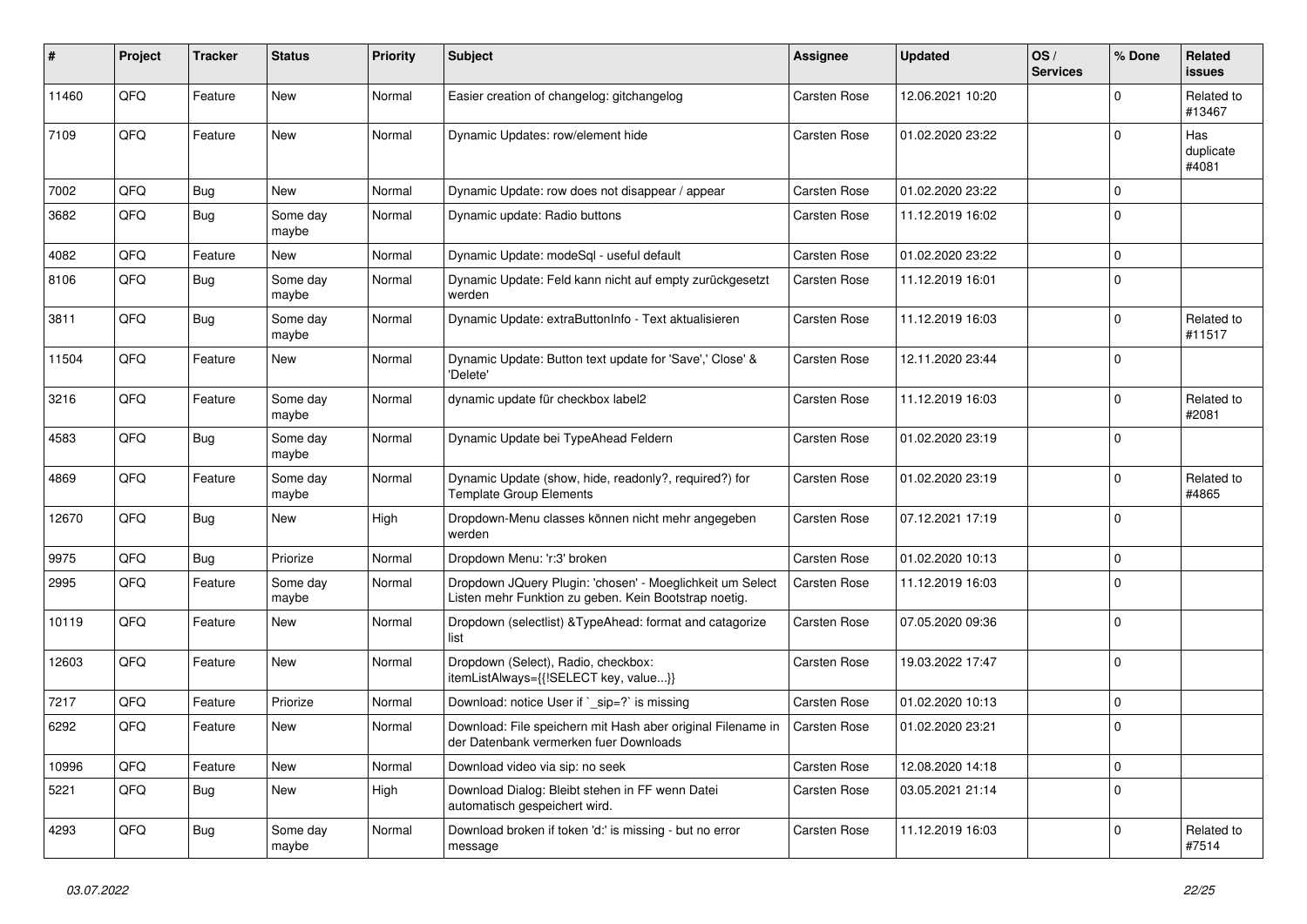| #     | Project | <b>Tracker</b> | <b>Status</b>              | <b>Priority</b> | <b>Subject</b>                                                               | <b>Assignee</b>     | <b>Updated</b>   | OS/<br><b>Services</b> | % Done       | Related<br>issues    |
|-------|---------|----------------|----------------------------|-----------------|------------------------------------------------------------------------------|---------------------|------------------|------------------------|--------------|----------------------|
| 12109 | QFQ     | Feature        | New                        | Normal          | Donwload Link: Plain, SIP, Persistent Link, Peristent SIP -<br>new notation  | <b>Carsten Rose</b> | 03.05.2021 20:45 |                        | $\Omega$     | Related to<br>#12085 |
| 3905  | QFQ     | Feature        | Some day<br>maybe          | Normal          | Documentation: Best Practice anhand eines Online<br>Bewerbungstools          | <b>Carsten Rose</b> | 11.12.2019 16:03 |                        | $\mathbf 0$  |                      |
| 8894  | QFQ     | Feature        | Some day<br>maybe          | Normal          | Documentation Tags Usable in QFQ Application                                 | <b>Carsten Rose</b> | 11.12.2019 16:01 |                        | 0            |                      |
| 13460 | QFQ     | Bug            | New                        | Normal          | Doc: Password set/reset  password should not processed<br>with 'html encode' | <b>Carsten Rose</b> | 19.03.2022 17:46 |                        | $\mathbf 0$  |                      |
| 8892  | QFQ     | Feature        | Some day<br>maybe          | Normal          | Display and Edit SQL Comments in Form Editor                                 | <b>Carsten Rose</b> | 11.12.2019 16:01 |                        | $\mathbf 0$  |                      |
| 3458  | QFQ     | Feature        | Some day<br>maybe          | Normal          | Display 'Edit Form Element'-Checkbox on form: should<br>depend on FE Group   | Carsten Rose        | 11.12.2019 16:02 |                        | $\mathbf 0$  | Related to<br>#3447  |
| 3273  | QFQ     | Feature        | Some day<br>maybe          | Low             | Dirty Flag in Form                                                           | <b>Carsten Rose</b> | 11.12.2019 16:02 |                        | $\Omega$     |                      |
| 12503 | QFQ     | Feature        | Priorize                   | Normal          | Detect dangerous UPDATE statement with missing WHERE                         | <b>Carsten Rose</b> | 05.05.2021 22:09 |                        | $\mathbf 0$  |                      |
| 7481  | QFQ     | Feature        | New                        | Normal          | Detect 'BaseUrl' automatically                                               | <b>Carsten Rose</b> | 01.02.2020 23:21 |                        | $\mathbf 0$  |                      |
| 7630  | QFQ     | Feature        | Priorize                   | Normal          | detailed error message for simple upload                                     | <b>Carsten Rose</b> | 01.02.2020 10:13 |                        | $\mathbf 0$  |                      |
| 13566 | QFQ     | Feature        | Ready to sync<br>(develop) | Normal          | Delete config-example.qfq.php file                                           | Carsten Rose        | 23.12.2021 09:25 |                        | 0            |                      |
| 9348  | QFQ     | Feature        | New                        | Normal          | defaultThumbnailSize: pre render thumbnails                                  | <b>Carsten Rose</b> | 12.06.2021 09:05 |                        | $\mathbf 0$  |                      |
| 3331  | QFQ     | Feature        | Some day<br>maybe          | Normal          | Default Tooltip fuer _page? Links: mit Form und Record ID                    | <b>Carsten Rose</b> | 11.12.2019 16:02 |                        | $\Omega$     |                      |
| 3130  | QFQ     | <b>Bug</b>     | Some day<br>maybe          | Normal          | Debug Info's nicht korrekt nach 'New > Save'.                                | Carsten Rose        | 11.12.2019 16:03 |                        | $\Omega$     | Related to<br>#3253  |
| 12337 | QFQ     | Feature        | Some day<br>maybe          | Normal          | Database.php: better caching                                                 | <b>Carsten Rose</b> | 16.09.2021 15:10 |                        | $\Omega$     |                      |
| 3990  | QFQ     | Feature        | Some day<br>maybe          | High            | custom class definition: add space automatically                             | Carsten Rose        | 03.05.2021 21:14 |                        | $\mathbf{0}$ |                      |
| 9136  | QFQ     | Feature        | New                        | Normal          | Create ZIP files with dynamic PDFs                                           | <b>Carsten Rose</b> | 01.02.2020 23:22 |                        | $\mathbf{0}$ |                      |
| 13841 | QFQ     | Feature        | New                        | Normal          | Create PDF via iText - evaluate                                              | <b>Carsten Rose</b> | 19.03.2022 17:42 |                        | $\mathbf 0$  |                      |
| 13843 | QFQ     | Feature        | <b>New</b>                 | Normal          | Create JWT via QFQ                                                           | Carsten Rose        | 19.03.2022 17:42 |                        | $\mathbf 0$  |                      |
| 8089  | QFQ     | Feature        | New                        | Normal          | Copy/Paste for FormElements                                                  | Carsten Rose        | 01.02.2020 23:22 |                        | 0            |                      |
| 12330 | QFQ     | Feature        | New                        | Normal          | Copy to input field / text area / TinyMCE                                    | Carsten Rose        | 07.04.2021 09:01 |                        | 0            |                      |
| 12327 | QFQ     | <b>Bug</b>     | New                        | Normal          | Copy to clipboard: Glyphicon can not be changed                              | Carsten Rose        | 27.12.2021 17:59 |                        | 0            |                      |
| 4650  | QFQ     | Feature        | Some day<br>maybe          | Normal          | Convert html to doc/rtf                                                      | Carsten Rose        | 01.02.2020 23:20 |                        | 0            | Related to<br>#10704 |
| 12714 | QFG     | <b>Bug</b>     | New                        | Normal          | Conversion of GIF to PDF broken when GIF contains Alpha.                     | <b>Carsten Rose</b> | 19.03.2022 17:49 |                        | 0            |                      |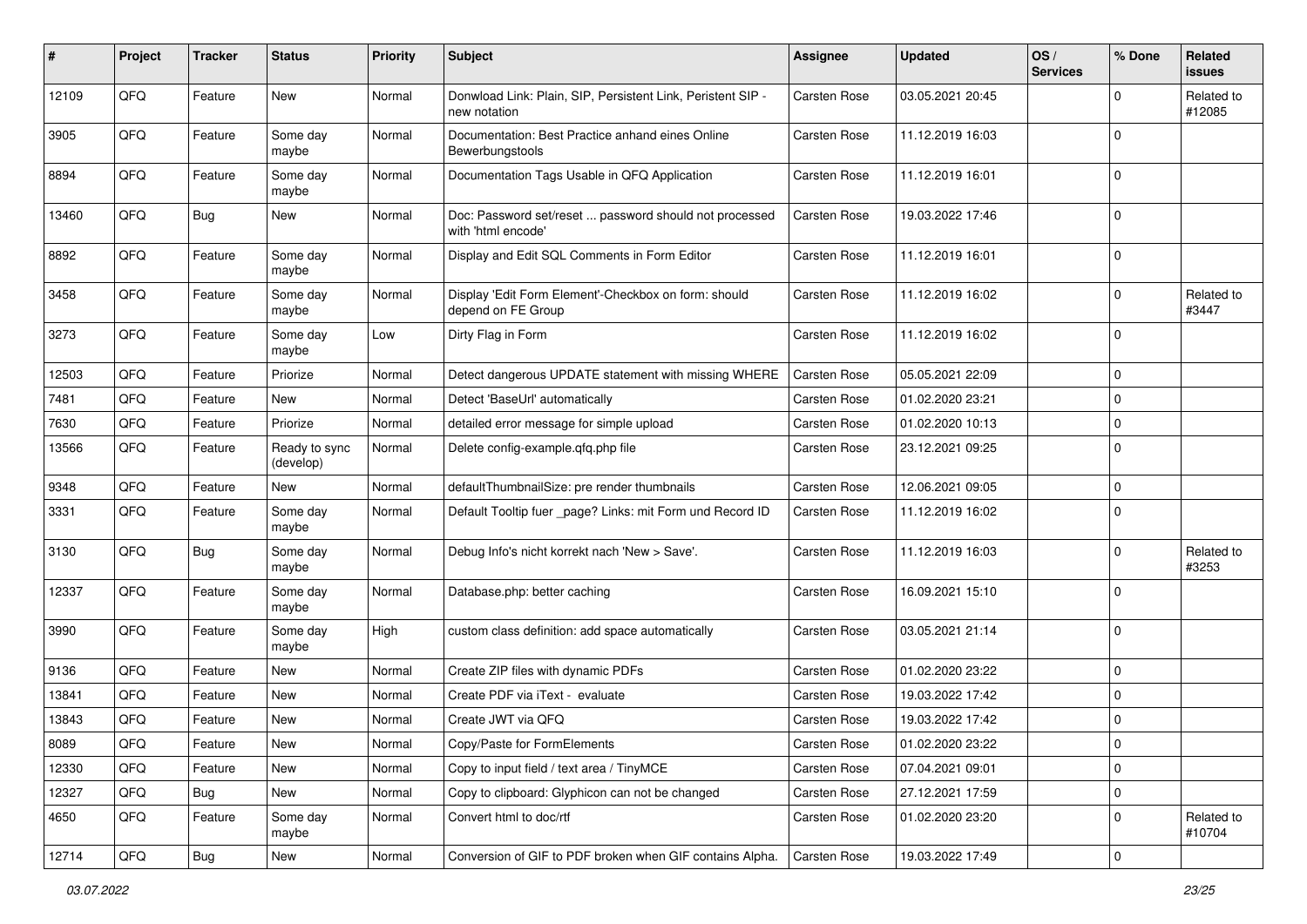| $\#$  | Project | <b>Tracker</b> | <b>Status</b>     | <b>Priority</b> | Subject                                                                                                                       | Assignee            | <b>Updated</b>   | OS/<br><b>Services</b> | % Done      | Related<br><b>issues</b>                        |
|-------|---------|----------------|-------------------|-----------------|-------------------------------------------------------------------------------------------------------------------------------|---------------------|------------------|------------------------|-------------|-------------------------------------------------|
| 8082  | QFQ     | Feature        | Priorize          | High            | Contact form without saving record                                                                                            | <b>Carsten Rose</b> | 07.12.2021 15:20 |                        | $\Omega$    | Related to<br>#8587.<br><b>Blocks</b><br>#11850 |
| 3349  | QFQ     | Bug            | Some day<br>maybe | Normal          | config.qfq.ini: a) vertraegt keine '=' im Value (z.B. Passwort),<br>b) Values sollten in ticks einschliessbar sein (spaces, ) | <b>Carsten Rose</b> | 11.12.2019 16:02 |                        | $\mathbf 0$ |                                                 |
| 4279  | QFQ     | <b>Bug</b>     | Some day<br>maybe | High            | config.linkVars lost                                                                                                          | <b>Carsten Rose</b> | 03.05.2021 21:14 |                        | $\Omega$    |                                                 |
| 7102  | QFQ     | Feature        | New               | Normal          | Comment sign in report: '#' and '--'                                                                                          | Carsten Rose        | 01.02.2020 23:21 |                        | $\Omega$    |                                                 |
| 6715  | QFQ     | Feature        | Some day<br>maybe | Normal          | Code-Refactoring: dbArray vereinheitlichen                                                                                    | <b>Carsten Rose</b> | 11.12.2019 16:02 |                        | $\mathbf 0$ |                                                 |
| 12163 | QFQ     | Feature        | New               | Normal          | Checkbox: table wrap                                                                                                          | <b>Carsten Rose</b> | 03.05.2021 20:51 |                        | $\Omega$    |                                                 |
| 9691  | QFQ     | Bug            | In Progress       | Normal          | Checkbox: dynamic update $>$ readonly                                                                                         | <b>Carsten Rose</b> | 01.02.2020 23:22 |                        | 50          | Related to<br>#9834                             |
| 11752 | QFQ     | Bug            | New               | Normal          | checkbox renders multiple input elements with same name                                                                       | <b>Carsten Rose</b> | 17.12.2020 14:58 |                        | $\Omega$    | Related to<br>#11750                            |
| 9669  | QFQ     | <b>Bug</b>     | Some day<br>maybe | Normal          | Checkbox / Template Group: radio/checkbox visible broken<br>after 'add'                                                       | Carsten Rose        | 16.06.2021 13:47 |                        | $\Omega$    | Related to<br>#8091                             |
| 12474 | QFQ     | Feature        | New               | Normal          | Check BaseConfigURL if it is given and the the last char is '/'                                                               | <b>Carsten Rose</b> | 03.05.2021 20:45 |                        | $\Omega$    |                                                 |
| 13451 | QFQ     | Bug            | New               | Normal          | Character Counter / Max Character: Problem in Safari                                                                          | <b>Carsten Rose</b> | 15.04.2022 17:18 |                        | $\Omega$    |                                                 |
| 13467 | QFQ     | Feature        | New               | Normal          | ChangeLog Generator                                                                                                           | <b>Carsten Rose</b> | 19.03.2022 17:46 |                        | $\Omega$    | Related to<br>#11460                            |
| 9781  | QFQ     | Feature        | New               | Normal          | Button: CSS class to make buttons smaller                                                                                     | <b>Carsten Rose</b> | 01.02.2020 23:22 |                        | $\mathbf 0$ |                                                 |
| 10716 | QFQ     | Feature        | Some day<br>maybe | Normal          | Business Logic mit Externen Skripten                                                                                          | <b>Carsten Rose</b> | 16.09.2021 15:10 |                        | $\Omega$    | Related to<br>#10713,<br>Related to<br>#8217    |
| 9177  | QFQ     | Bug            | New               | Normal          | Bug? QFQ tries to save an action FE, which has real<br>existing column name                                                   | Carsten Rose        | 01.02.2020 23:22 |                        | $\mathbf 0$ |                                                 |
| 9958  | QFQ     | Bug            | Priorize          | Normal          | Broken subrecord query: no error message                                                                                      | <b>Carsten Rose</b> | 05.02.2021 15:15 |                        | $\mathbf 0$ |                                                 |
| 11893 | QFQ     | Feature        | New               | High            | Broken SIP: a) only report one time, b) only report in main<br>column                                                         | <b>Carsten Rose</b> | 12.05.2021 12:13 |                        | $\mathbf 0$ | Related to<br>#12532,<br>Related to<br>#14187   |
| 8520  | QFQ     | Feature        | Some day<br>maybe | Normal          | Bring QFQ to Composer                                                                                                         | <b>Carsten Rose</b> | 16.09.2021 15:10 |                        | $\Omega$    |                                                 |
| 12546 | QFQ     | Bug            | Feedback          | Normal          | Branch 'Development' - Unit Tests mit dirty workaround<br>angepasst                                                           | <b>Carsten Rose</b> | 19.03.2022 17:48 |                        | $\Omega$    |                                                 |